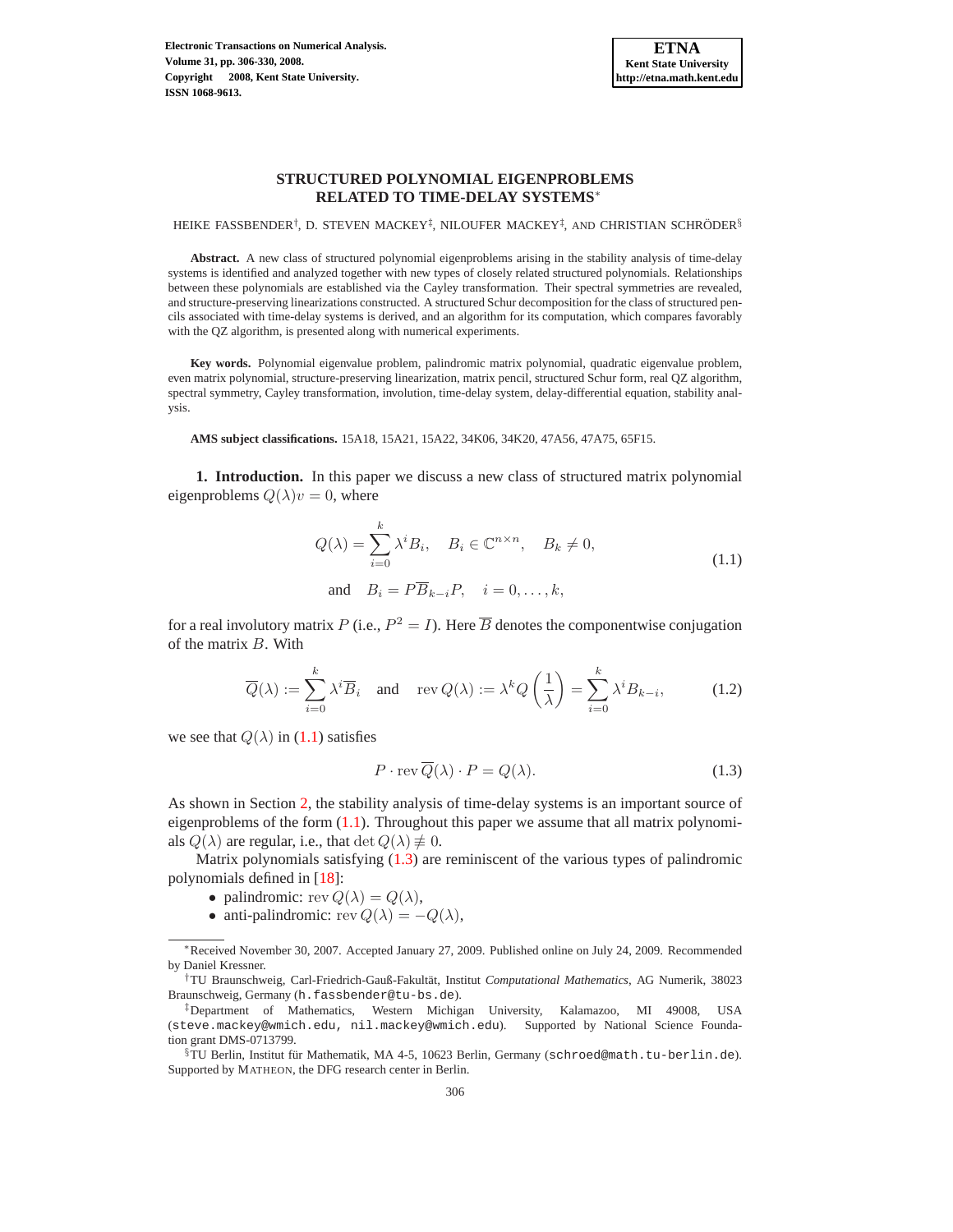- $\star$ -palindromic: rev  $Q^{\star}(\lambda) = Q(\lambda)$ ,
- $\star$ -anti-palindromic: rev  $Q^{\star}(\lambda) = -Q(\lambda)$ ,

where  $A^*$  denotes the transpose  $A^T$  in the real case, and either  $A^T$  or the conjugate transpose A<sup>∗</sup> in the complex case. These palindromic matrix polynomials have the property that reversing the order of the coefficient matrices, followed perhaps by taking their transpose or conjugate transpose, gives the original matrix polynomial (up to sign). Several other types of structured matrix polynomial are also defined in [\[18\]](#page-24-0),

- even, odd:  $Q(-\lambda) = \pm Q(\lambda)$ ,
- $\star$ -even,  $\star$ -odd:  $Q^{\star}(-\lambda) = \pm Q(\lambda)$ ,

and shown there to be closely related to palindromic polynomials via the Cayley transformation.

We will show that matrix polynomials satisfying  $(1.3)$  have properties analogous to those of the palindromic polynomials discussed in [\[18\]](#page-24-0). Hence we refer to polynomials with property [\(1.3\)](#page-0-1) as P-conjugate-P-palindromic polynomials, or PCP polynomials for short. As in in [\[18\]](#page-24-0), we examine four related types of PCP-like structures,

- PCP:  $P \cdot \text{rev } \overline{Q}(\lambda) \cdot P = Q(\lambda),$
- anti-PCP:  $P \cdot \text{rev } \overline{Q}(\lambda) \cdot P = -Q(\lambda),$
- PCP-even:  $P \cdot \overline{Q}(-\lambda) \cdot P = Q(\lambda),$
- PCP-odd:  $P \cdot \overline{Q}(-\lambda) \cdot P = -Q(\lambda),$

revealing their spectral symmetry properties, their relationships to each other via the Cayley transformation, as well as their structured linearizations. Here we continue the practice stemming from Lancaster  $[14]$  of developing theory for polynomials of degree k wherever possible in order to gain the most insight and understanding.

There are a number of ways in which palindromic matrix polynomials can be thought of as generalizations of symplectic matrices. For example, palindromic polynomials and symplectic matrices both have reciprocal pairing symmetry in their spectra. In addition, the Cayley transformation relates palindromic polynomials to even/odd matrix polynomials in the same way as it relates symplectic matrices to Hamiltonian matrices, and even/odd matrix polynomials represent generalizations of Hamiltonian matrices. Further information on the relationship between symplectic matrices and palindromic polynomials can be found in [\[23\]](#page-24-2) and, in the context of optimal control problems, in [\[2\]](#page-23-0).

The classical approach to investigate or numerically solve polynomial eigenvalue problems is linearization. A  $kn \times kn$  pencil  $L(\lambda)$  is said to be a linearization for an  $n \times n$  polynomial  $Q(\lambda)$  of degree k if  $E(\lambda)L(\lambda)F(\lambda) = \text{diag}[Q(\lambda), I_{(k-1)n}]$  for some  $E(\lambda)$  and  $F(\lambda)$ with nonzero *constant* determinants. The companion forms [\[5\]](#page-23-1) provide the standard examples of linearization for a matrix polynomial  $Q(\lambda)$ . Let  $X_1 = X_2 = \text{diag}(B_k, I_n, \ldots, I_n)$ ,

$$
Y_1 = \begin{bmatrix} B_{k-1} & B_{k-2} & \cdots & B_0 \\ -I_n & 0 & \cdots & 0 \\ \vdots & \vdots & \ddots & \vdots \\ 0 & -I_n & 0 \end{bmatrix}, \text{ and } Y_2 = \begin{bmatrix} B_{k-1} & -I_n & 0 \\ B_{k-2} & 0 & \ddots \\ \vdots & \vdots & \ddots & -I_n \\ B_0 & 0 & \cdots & 0 \end{bmatrix}.
$$
 (1.4)

<span id="page-1-0"></span>Then  $C_1(\lambda) = \lambda X_1 + Y_1$  and  $C_2(\lambda) = \lambda X_2 + Y_2$  are the first and second companion forms for  $Q(\lambda)$ . These linearizations do not reflect any structure that might be present in the matrix polynomial  $Q$ , so only standard numerical methods can be applied to solve the eigenproblem  $C_i(\lambda)v = 0$ . In a finite precision environment this may produce physically meaningless results [\[24\]](#page-24-3), e.g., loss of symmetries in the spectrum. Hence it is useful to construct linearizations that reflect the structure of the given polynomial, and then to develop numerical methods for the resulting linear eigenvalue problem that properly address these structures.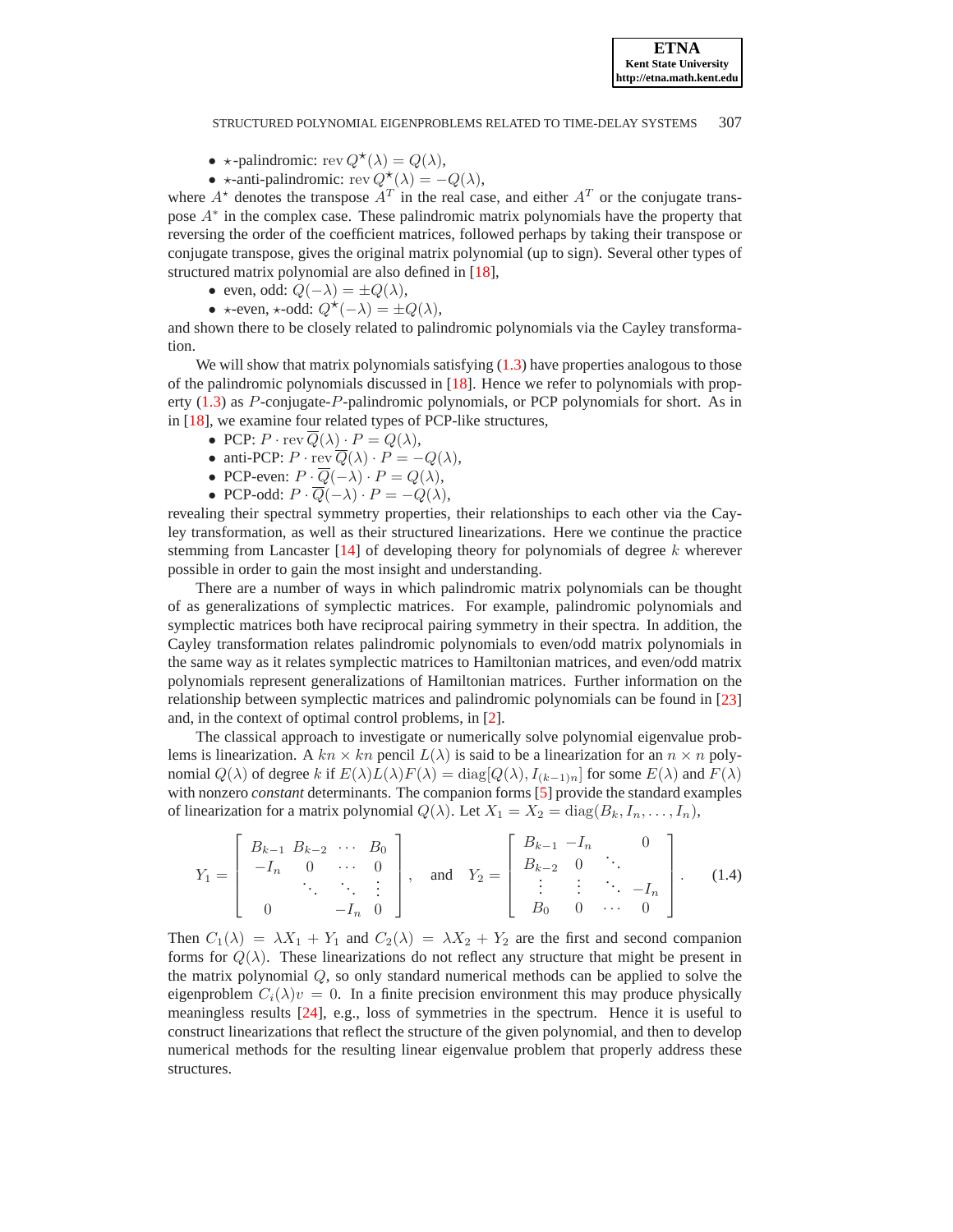It is well known that, for regular matrix polynomials, linearizations preserve algebraic and partial multiplicities of all finite eigenvalues [\[5\]](#page-23-1). In order to preserve the multiplicities of the eigenvalue  $\infty$ , one has to consider linearizations  $L(\lambda)$  which have the additional property that rev  $L(\lambda)$  is also a linearization for rev  $Q(\lambda)$ ; see [\[4\]](#page-23-2). Such linearizations have been named strong linearizations in [\[15\]](#page-24-4). Both the first and the second companion forms are strong linearizations for any regular matrix polynomial [\[4,](#page-23-2) Proposition 1.1].

Several recent papers have systematically addressed the tasks of broadening the menu of available linearizations, providing criteria to guide the choice of linearization, and identifying structure-preserving linearizations for various types of structured polynomial. In [\[19\]](#page-24-5), two vector spaces of pencils generalizing the companion forms were constructed and many interesting properties were proved, including that almost all of these pencils are linearizations. The conditioning and backward error properties of some of these linearizations were analyzed in [\[7,](#page-23-3) [9,](#page-23-4) [11\]](#page-24-6), developing criteria for choosing a linearization best suited for numerical computation. Linearizations within these vector spaces were identified that respect palindromic and odd-even structure [\[8\]](#page-23-5), symmetric and Hermitian structure [\[10\]](#page-24-7), and definiteness structure [\[18\]](#page-24-0).

In this paper we investigate the four types of PCP-structured matrix polynomials, analyzing their spectral symmetries in Section [3,](#page-5-0) the relationships between the various PCPstructures via the Cayley transformation in Section [4,](#page-6-0) and then showing how to build structured linearizations for each type of PCP-structure in Section [5.](#page-7-0) The existence and computation of a structured Schur-type decomposition for PCP-pencils is discussed in Section [6,](#page-17-0) and Section [7](#page-20-0) concludes with numerical results for some examples arising from physical applications. We first, though, discuss in more detail a key source of PCP-structured eigenproblems.

<span id="page-2-0"></span>**2. Time-delay systems.** To motivate our consideration of matrix polynomials with PCPstructure, we describe how the stability analysis of time-delay systems (also known as delaydifferential equations; see, e.g., [\[6,](#page-23-6) [21\]](#page-24-8)) leads to eigenproblems with this structure. A *neutral linear time-delay system* (TDS) with m constant delays  $h_1, \ldots, h_m \geq 0$  and  $h_0 = 0$  is given by

$$
S = \begin{cases} \sum_{k=0}^{m} D_k \dot{x}(t - h_k) = \sum_{k=0}^{m} A_k x(t - h_k), & t \ge 0, \\ x(t) = \varphi(t), & t \in [-\widehat{h}, 0), \end{cases}
$$
(2.1)

<span id="page-2-1"></span>with  $\hat{h} = \max_i \{h_i\}, x : [-\hat{h}, \infty) \rightarrow \mathbb{R}^n, \varphi \in C^1[-\hat{h}, 0],$  and  $A_k, D_k \in \mathbb{R}^{n \times n}$ , for  $k = 0, \ldots, m$ . An important special case of  $(2.1)$  is the class of *retarded time-delay systems*, in which  $D_0 = I$  and  $D_k = 0$ , for  $k = 1, \ldots, m$ .

The stability of a TDS can be determined from its characteristic equation, i.e., from the nontrivial solutions of the nonlinear eigenvalue problem

$$
\mathbb{M}(s)v = 0, \quad \text{where} \quad \mathbb{M}(s) = -s\mathbb{D}(s) + \mathbb{A}(s),
$$
\n
$$
\text{with} \quad \mathbb{D}(s) = \sum_{k=0}^{m} D_k e^{-h_k s} \quad \text{and} \quad \mathbb{A}(s) = \sum_{k=0}^{m} A_k e^{-h_k s}.
$$
\n
$$
(2.2)
$$

<span id="page-2-2"></span>As usual,  $s \in \mathbb{C}$  is called an eigenvalue associated with the eigenvector  $v \in \mathbb{C}^n$ , and the set of all eigenvalues  $\sigma(S)$  is called the spectrum of S. Having an eigenvalue in the right halfplane implies that S is unstable. Conversely, having  $\sigma(S)$  completely contained in the left half-plane usually implies that  $S$  is stable, although some additional technical assumptions are required; for further details see [\[13,](#page-24-9) [21\]](#page-24-8).

A time-delay system S is called *critical* if  $\sigma(S) \cap i\mathbb{R} \neq \emptyset$ ,  $i = \sqrt{-1}$ . The set of all points  $(h_1, h_2, \ldots, h_m)$  in delay-parameter space for which S is critical form the critical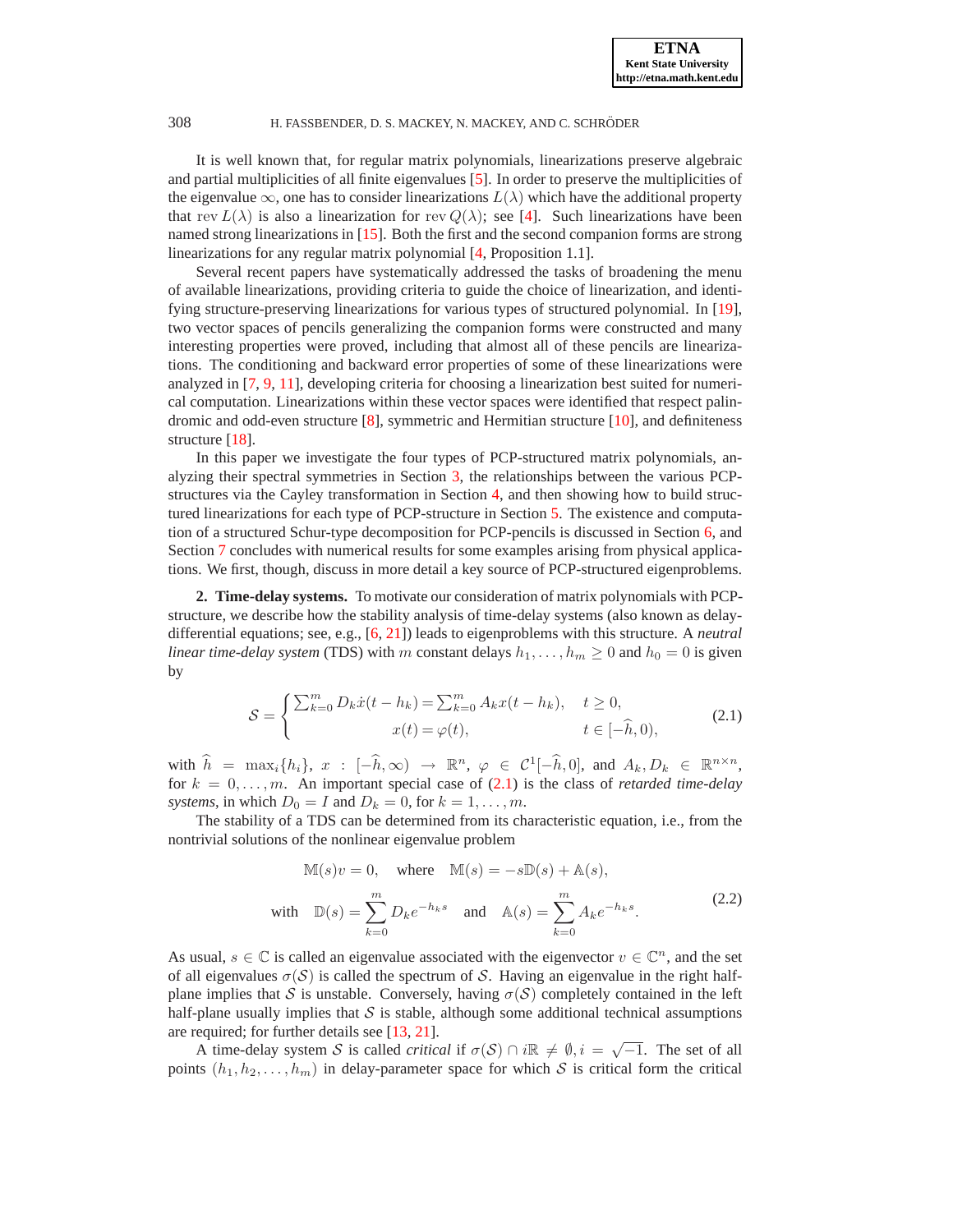

curves ( $m = 2$ ) or critical surfaces ( $m > 2$ ) of the TDS. Since a TDS can change stability when an eigenvalue pair crosses the imaginary axis, the critical curves/surfaces are important in the study of the delay-parameter space stability domain. In most cases of practical interest, the boundary of the stability domain is just a subset of the critical curves/surfaces [\[21,](#page-24-8) Section 1.2]. Thus the computation of critical sets, for which a number of approaches exist (see [\[13\]](#page-24-9) for a list of references), is a key step in the stability analysis of time-delay systems. Here we outline the new method for this computation developed in [\[13\]](#page-24-9), leading ultimately to a quadratic eigenproblem with PCP-palindromic structure that will have to be solved repeatedly for many different parameter values.

To determine critical points in delay-parameter space, we need to compute purely imag-inary eigenvalues of M(s) in [\(2.2\)](#page-2-2), i.e., to find  $s = i\omega$  with  $\omega \in \mathbb{R}$  such that

$$
\mathbb{M}(i\omega)v = 0.\tag{2.3}
$$

As shown in [\[13\]](#page-24-9), for any  $\omega \in \mathbb{R}$  and  $v \in \mathbb{C}^n$  such that  $v^*v = 1$  and  $\hat{v} := \mathbb{D}(i\omega)v \neq 0$ , equation [\(2.3\)](#page-3-0) is equivalent to the pair of conditions

<span id="page-3-0"></span>
$$
\mathbb{L}(vv^*, i\omega) = 0 \quad \text{and} \quad \widehat{v}^*\mathbb{M}(i\omega)v = 0,
$$
\n(2.4)

<span id="page-3-1"></span>where  $\mathbb L$  is the Lyapunov-type operator

$$
\mathbb{L}(X,s) := \mathbb{M}(s)X\mathbb{D}(s)^* + \mathbb{D}(s)X\mathbb{M}(s)^*
$$
  
=  $\mathbb{A}(s)X\mathbb{D}(s)^* + \mathbb{D}(s)X\mathbb{A}(s)^* - 2\mathbb{D}(s)X\mathbb{D}(s)^*\text{Re}(s),$  (2.5)

<span id="page-3-3"></span>for  $X \in \mathbb{C}^{n \times n}$  and  $s \in \mathbb{C}$ . The implication  $(2.3) \Rightarrow (2.4)$  $(2.3) \Rightarrow (2.4)$  $(2.3) \Rightarrow (2.4)$  follows immediately from

$$
\mathbb{L}(vv^*, i\omega) = \mathbb{M}(i\omega)vv^*\mathbb{D}(i\omega)^* + \mathbb{D}(i\omega)vv^*\mathbb{M}(i\omega)^* \n= \mathbb{M}(i\omega)v\widehat{v}^* + \widehat{v}(\mathbb{M}(i\omega)v)^*,
$$
\n(2.6)

<span id="page-3-2"></span>while the implication [\(2.4\)](#page-3-1)  $\Rightarrow$  [\(2.3\)](#page-3-0) follows by pre-multiplying [\(2.6\)](#page-3-2) by  $\hat{v}^*$  and using the assumption  $\hat{v} \neq 0$ .

Note that the assumption  $\hat{v} = \mathbb{D}(i\omega)v \neq 0$  is not very restrictive and holds generically, since  $\mathbb{D}(i\omega)v = 0$  in [\(2.3\)](#page-3-0) implies  $\mathbb{A}(i\omega)v = 0$  would also have to be true. In addition  $D(i\omega)v = 0$  if and only if the difference equation

$$
D_0x(t) + D_1x(t - h_1) + \dots + D_mx(t - h_m) = 0
$$
\n(2.7)

<span id="page-3-5"></span>has a purely imaginary eigenvalue, which happens only in very special situations.

We now see how  $(2.4)$  can be used to systematically explore delay-parameter space to find the critical set. From  $(2.5)$  we have

$$
\mathbb{L}(vv^*, i\omega) = \mathbb{A}(i\omega)vv^*\mathbb{D}(i\omega)^* + \mathbb{D}(i\omega)vv^*\mathbb{A}(i\omega)^*,
$$
  
with 
$$
\mathbb{D}(i\omega) = \sum_{k=0}^{m} D_k e^{-i\omega h_k} \text{ and } \mathbb{A}(i\omega) = \sum_{k=0}^{m} A_k e^{-i\omega h_k}.
$$
 (2.8)

<span id="page-3-4"></span>Because of the periodicity in the exponential terms of  $\mathbb{D}(i\omega)$  and  $\mathbb{A}(i\omega)$ , there is an  $\omega$ dependent periodicity in the critical set; if  $(h_1, h_2, \ldots, h_m)$  is a critical delay corresponding to the solution  $(i\omega, v)$  of the equation  $\mathbb{L}(vv^*, iw) = 0$ , then

$$
(h_1, h_2, \ldots, h_m) + \frac{2\pi}{\omega}(p_1, p_2, \ldots, p_m)
$$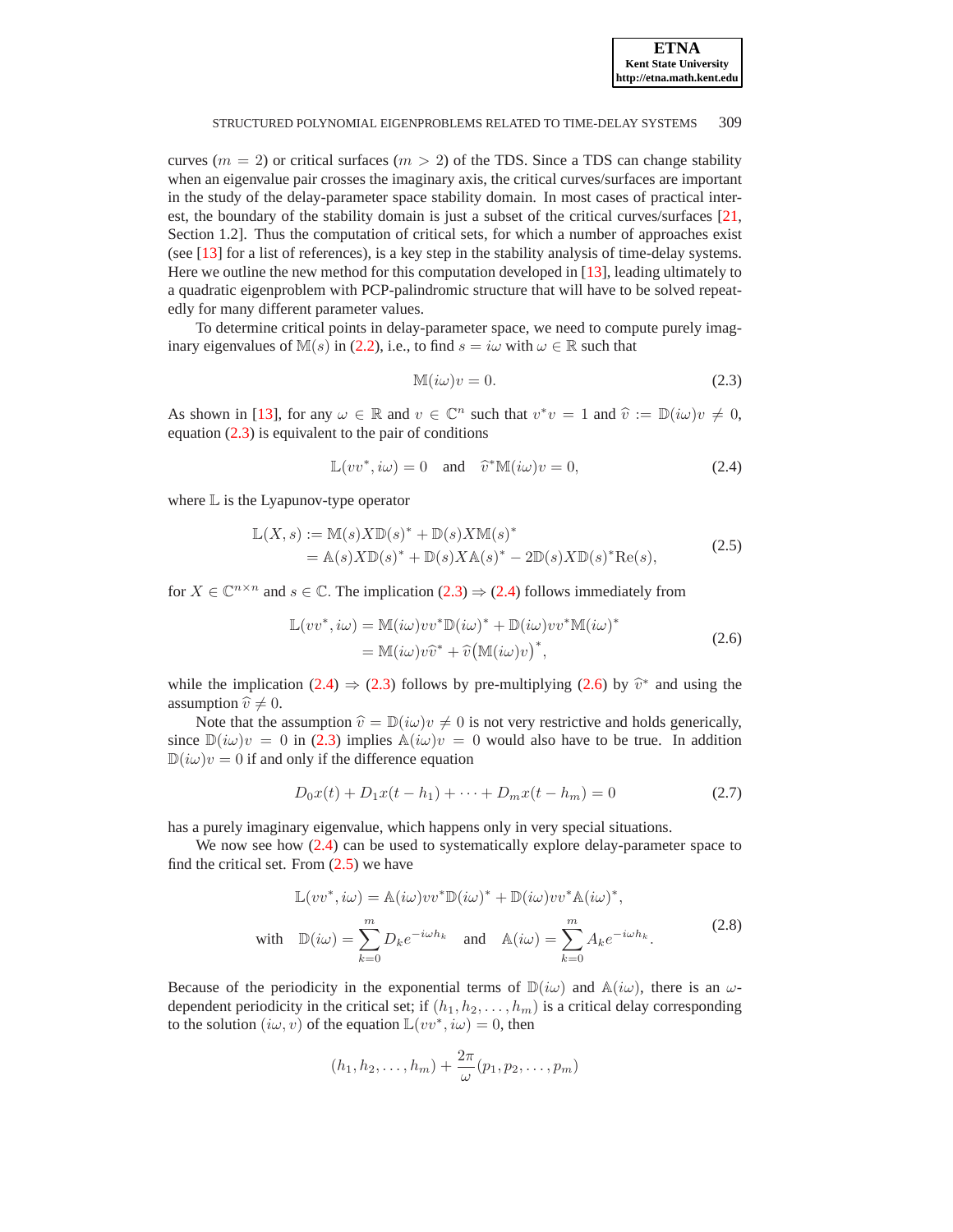is also a critical delay for any  $(p_1, p_2, \ldots, p_m) \in \mathbb{Z}^m$ . Thus it suffices to consider only the angles  $\varphi_k := \omega h_k$ , for  $k = 1, \ldots, m$ , where  $\varphi_k \in [-\pi, \pi]$ . These can be explored by a line-search strategy: with  $\varphi_0 := \omega h_0 = 0$ , for each fixed choice of  $\varphi_1, \ldots, \varphi_{m-1}$  view  $z := e^{-i\varphi_m}$  as a variable and rewrite  $\mathbb{L}(vv^*, i\omega) = 0$  as an eigenproblem in terms of z and vv<sup>∗</sup> . Defining

$$
A_{\rm S} := \sum_{k=0}^{m-1} A_k e^{-i\varphi_k} \quad \text{and} \quad D_{\rm S} := \sum_{k=0}^{m-1} D_k e^{-i\varphi_k},
$$

<span id="page-4-0"></span>and using  $(2.8)$ , we have

<span id="page-4-1"></span>
$$
(A_m z + A_S) vv^* (D_m z + D_S)^* + (D_m z + D_S) vv^* (A_m z + A_S)^* = 0.
$$
 (2.9)

Expanding and vectorizing [\(2.9\)](#page-4-0) yields

$$
(zE + F + \overline{z}G) \operatorname{vec}(vv^*) = 0,\tag{2.10}
$$

<span id="page-4-3"></span>where

$$
E = \overline{D}_{\rm S} \otimes A_m + \overline{A}_{\rm S} \otimes D_m,
$$
  
\n
$$
F = D_m \otimes A_m + \overline{D}_{\rm S} \otimes A_{\rm S} + \overline{A}_{\rm S} \otimes D_{\rm S} + A_m \otimes D_m,
$$
  
\n
$$
G = D_m \otimes A_{\rm S} + A_m \otimes D_{\rm S},
$$
\n(2.11)

and  $\otimes$  denotes the usual Kronecker product [\[12,](#page-24-10) Chapter 4.3]. Then multiplying [\(2.10\)](#page-4-1) by z, with  $|z| = 1$ , results in the quadratic eigenvalue problem

$$
(z^2E + zF + G)u = 0.
$$
 (2.12)

<span id="page-4-2"></span>A solution  $(z, u)$  of [\(2.12\)](#page-4-2) with  $|z| = 1$  and u of the form  $\text{vec}(vv^*)$  completes the determination of  $(\varphi_1, \varphi_2, \ldots, \varphi_m) = \omega(h_1, h_2, \ldots, h_m)$ , and hence of a critical delay up to a real scalar multiple  $\omega$ . The scaling factor  $\omega$ , and hence a pure imaginary eigenvalue  $s = i\omega$ of  $(2.2)$ , is determined by invoking the second condition in  $(2.4)$ :

$$
0 = i\hat{v}^* \mathbb{M}(i\omega)v
$$
  
=  $i\hat{v}^* (-i\omega \mathbb{D}(i\omega) + \mathbb{A}(i\omega))v$   
=  $\omega \hat{v}^* \mathbb{D}(i\omega)v + i\hat{v}^* \mathbb{A}(i\omega)v$   
=  $\omega \hat{v}^* \hat{v} + i\hat{v}^* (A_m z + A_S)v$ 

and, hence,

$$
\omega = -i\widehat{v}^*\big(A_m z + A_{\rm S}\big)v/\big(\widehat{v}^*\widehat{v}\big).
$$

From [\(2.9\)](#page-4-0) we can see that  $\omega \in \mathbb{R}$ . Define  $\hat{x} := (A_m z + A_S)v$ , so that [\(2.9\)](#page-4-0) implies  $\widehat{x}\widehat{v}^* + \widehat{v}\widehat{x}^* = 0$ . Then

$$
\widehat{v}^*(\widehat{x}\widehat{v}^* + \widehat{v}\widehat{x}^*)\widehat{v} = 0 \Rightarrow (\widehat{v}^*\widehat{v})(\widehat{v}^*\widehat{x} + \widehat{x}^*\widehat{v}) = 0 \Rightarrow \widehat{v}^*\widehat{x} + \widehat{x}^*\widehat{v} = 0,
$$

so  $\widehat{v}^*\widehat{x} \in i\mathbb{R}$  and hence  $\omega \in \mathbb{R}$ .

The preceding discussion is summarized by the following theorem.

THEOREM 2.1 ([\[13\]](#page-24-9)). *Assume that the difference equation* [\(2.7\)](#page-3-5) *has no purely imaginary eigenvalues.* With  $\varphi_0 = 0$  *and any given combination of angles*  $\varphi_k \in [-\pi, \pi]$ *, for*  $k =$  $1, \ldots, m-1$ , consider the quadratic eigenvalue problem

<span id="page-4-4"></span>
$$
(z^2E + zF + G)u = 0,\t(2.13)
$$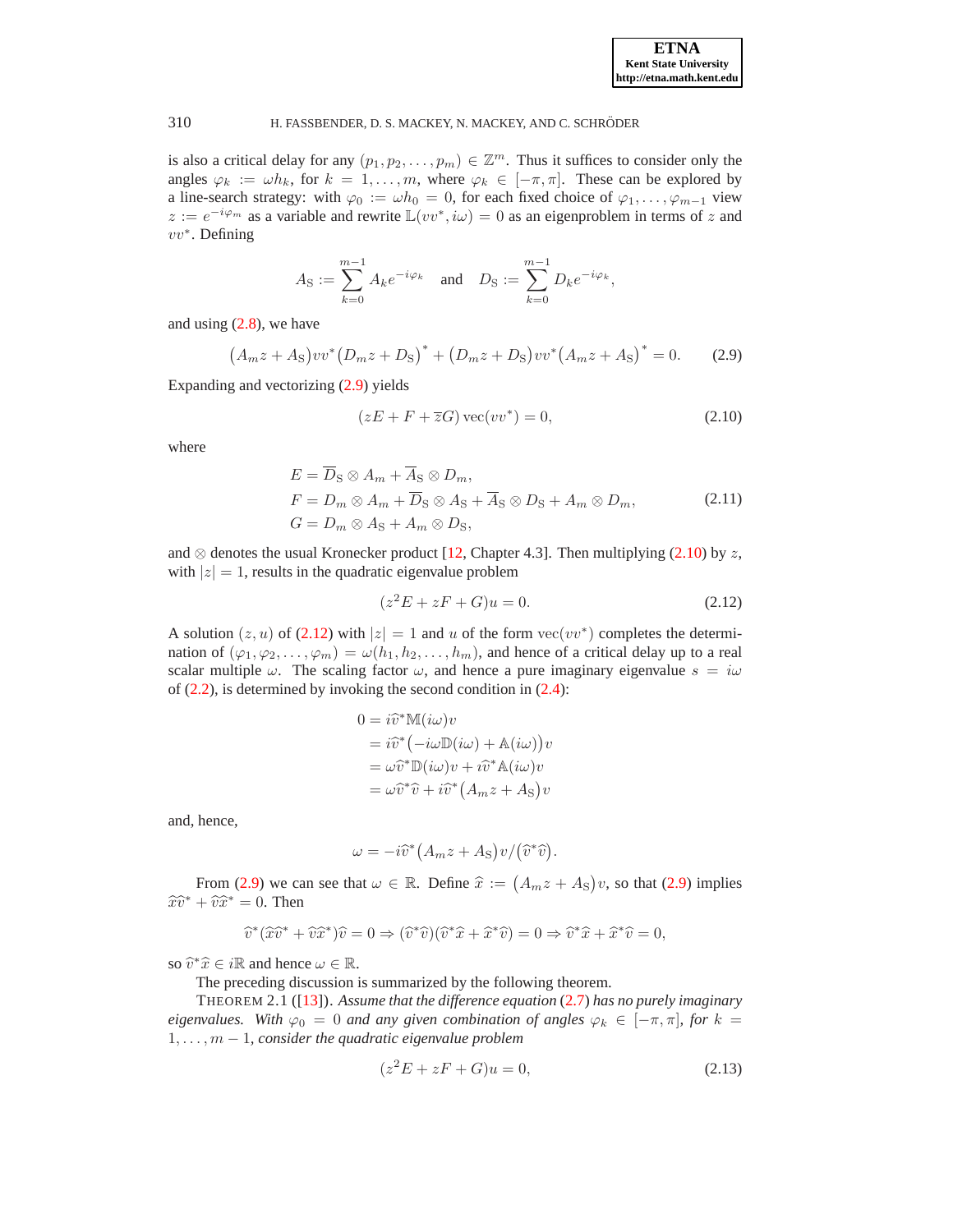

*where*  $E, F, G \in \mathbb{C}^{n^2 \times n^2}$  *are given by* [\(2.11\)](#page-4-3)*. Then for any solution of* [\(2.13\)](#page-4-4) *with*  $|z| = 1$ *and* u of the form  $u = \text{vec}(vv^*) = \overline{v} \otimes v$ , for some  $v \in \mathbb{C}^n$  with  $v^*v = 1$ , critical delays for *the TDS* [\(2.1\)](#page-2-1) *can be constructed as follows. Let*

$$
\hat{v} = (D_m z + D_S)v
$$
 and  $\omega = -i\hat{v}^* (A_m z + A_S)v/(\hat{v}^*\hat{v}).$ 

*Then for any*  $(p_1, p_2, \ldots, p_m) \in \mathbb{Z}^m$ ,

$$
(h_1, h_2,..., h_m) = \frac{1}{\omega} [(\varphi_1,..., \varphi_{m-1}, -\text{Arg } z) + 2\pi (p_1, p_2,..., p_m)]
$$

*is a critical delay for* [\(2.1\)](#page-2-1)*.*

<span id="page-5-1"></span>It is now straightforward to see why the quadratic matrix polynomial

$$
Q(z) = z2E + zF + G \tag{2.14}
$$

in [\(2.13\)](#page-4-4) has PCP-structure. By [\[12,](#page-24-10) Corollary 4.3.10] there exists an involutory, symmetric permutation matrix  $P \in \mathbb{R}^{n^2 \times n^2}$  (i.e.,  $P = P^{-1} = P^T$ ) such that

$$
B \otimes C = P(C \otimes B)P \tag{2.15}
$$

for all  $B, C \in \mathbb{C}^{n \times n}$ . Thus we have in [\(2.14\)](#page-5-1) that  $E = P\overline{G}P$  and  $F = P\overline{F}P$ , since

<span id="page-5-2"></span>
$$
E = \overline{D}_{\text{S}} \otimes A_m + \overline{A}_{\text{S}} \otimes D_m
$$
  
=  $P\left[A_m \otimes \overline{D}_{\text{S}}\right]P + P\left[D_m \otimes \overline{A}_{\text{S}}\right]P$   
=  $P\left[A_m \otimes \overline{D}_{\text{S}} + D_m \otimes \overline{A}_{\text{S}}\right]P = P\overline{G}P.$ 

The fact that  $F = P\overline{F}P$  follows in a similar fashion. This implies

$$
Q(z) = z2E + zF + G = P(z2 \overline{G} + z\overline{F} + \overline{E})P = P \cdot \text{rev } \overline{Q}(z) \cdot P,
$$

that is,  $(2.14)$  is a matrix polynomial as in  $(1.1)$  and  $(1.3)$ .

Time-delay systems arise in a variety of applications [\[22\]](#page-24-11), including electric circuits, population dynamics, and the control of chemical processes. Several realistic problems are discussed in Section [7,](#page-20-0) and some numerical results are given.

<span id="page-5-0"></span>**3. Spectral symmetry.** Suppose  $Q(\lambda)$  has property [\(1.3\)](#page-0-1), and let  $\lambda \neq 0$  be an eigenvalue of  $Q(\lambda)$  associated to the eigenvector v, that is  $Q(\lambda)v = 0$ . Then we have

$$
0 = Q(\lambda)v = P \cdot \operatorname{rev} \overline{Q}(\lambda) \cdot Pv \Rightarrow \operatorname{rev} \overline{Q}(\lambda) \cdot (Pv) = 0,
$$

which, from the definition  $(1.2)$  of rev, implies that

$$
Q(1/\overline{\lambda}) \cdot (P\overline{v}) = 0.
$$

Hence, if  $\lambda$  is an eigenvalue with eigenvector v, then  $1/\overline{\lambda}$  is an eigenvalue with eigenvector  $P\overline{v}$ . Note that for any matrix polynomial Q, [\(1.2\)](#page-0-2) implies that the nonzero finite eigenvalues of rev  $Q(\lambda)$  are the reciprocals of those of Q.

The following theorem extends this observation of reciprocal pairing for eigenvalues of PCP-palindromic polynomials to include eigenvalues at  $\infty$ , pairing of eigenvalue multiplicities, as well as to an analogous eigenvalue pairing for PCP-even/odd polynomials. As in [\[18\]](#page-24-0), we employ the convention that  $Q(\lambda)$  has an eigenvalue at  $\infty$  with eigenvector x if rev  $Q(\lambda)$ has the eigenvalue  $0$  with eigenvector  $x$ . The algebraic, geometric, and partial multiplicities of an eigenvalue at  $\infty$  are defined to be the same as the corresponding multiplicities of the zero eigenvalue of rev  $Q(\lambda)$ .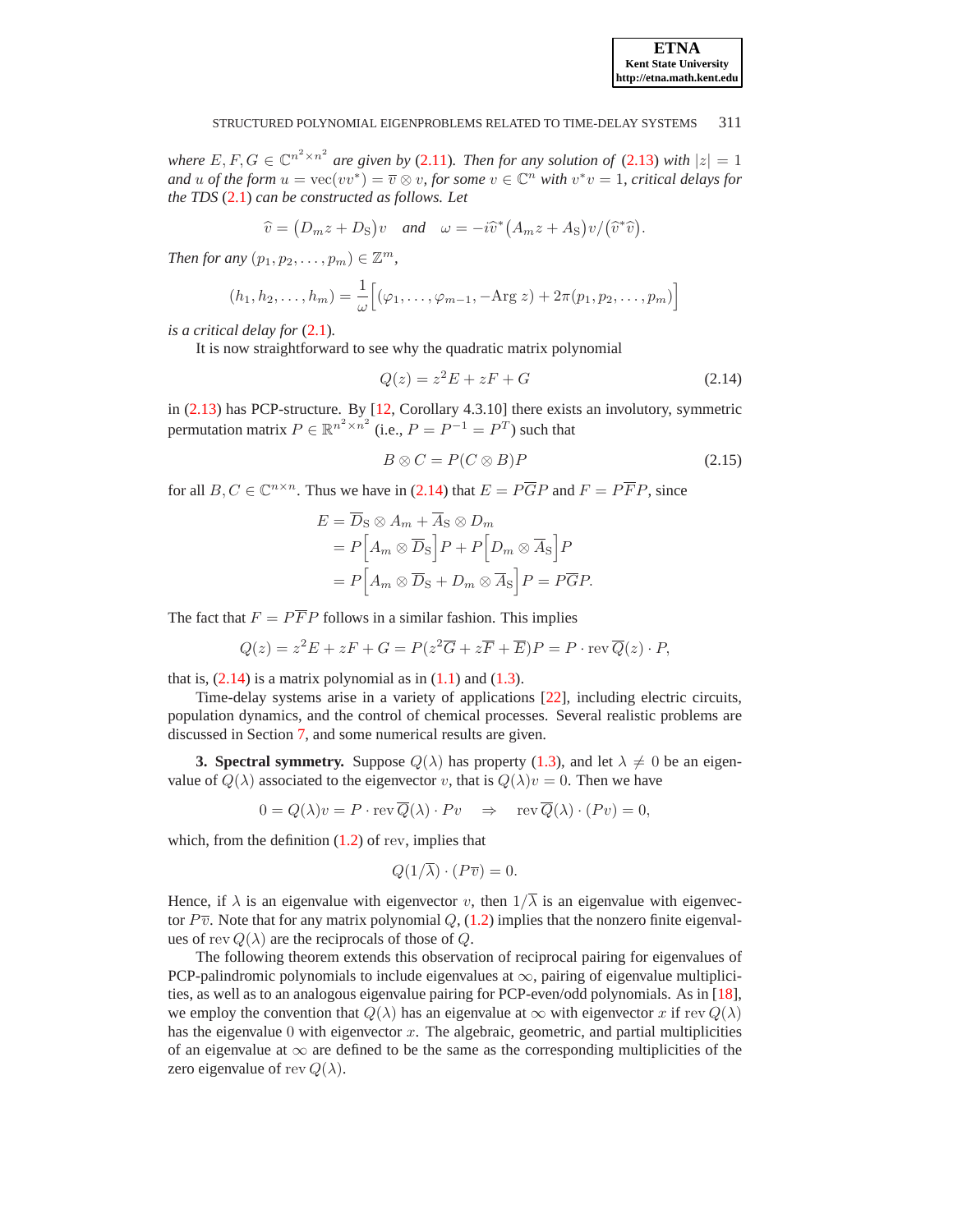<span id="page-6-3"></span>THEOREM 3.1 (Spectral Symmetry). Let  $Q(\lambda) = \sum_{i=0}^{k} \lambda^{i} B_{i}$ ,  $B_{k} \neq 0$ , be a regular *matrix polynomial and* P *a real involution.*

(a) *If*  $Q(\lambda) = \pm P$  rev  $\overline{Q}(\lambda)P$ , then the spectrum of  $Q(\lambda)$  has the pairing  $(\lambda, 1/\overline{\lambda})$ .

(b) *If*  $Q(\lambda) = \pm P\overline{Q}(-\lambda)P$ , then the spectrum of  $Q(\lambda)$  has the pairing  $(\lambda, -\overline{\lambda})$ .

*Moreover, the algebraic, geometric, and partial multiplicities of the eigenvalues in each such pair are equal.* (*Here we allow*  $\lambda = 0$  *and interpret*  $1/\overline{\lambda}$  *as the eigenvalue*  $\infty$ *.*)

*Proof*. We first recall some well-known facts [\[5\]](#page-23-1) about strict equivalence of pencils and about the companion form  $C_1(\lambda)$  of a matrix polynomial  $Q(\lambda)$ :

- 1.  $Q(\lambda)$  and  $C_1(\lambda)$  have the same eigenvalues (including  $\infty$ ) with the same algebraic, geometric, and partial multiplicities;
- 2. any two strictly equivalent pencils have the same eigenvalues (including  $\infty$ ) with the same algebraic, geometric, and partial multiplicities.

Because of these two facts it suffices to show that  $C_1(\lambda)$  is strictly equivalent to rev  $\overline{C}_1(\lambda)$ for part (a), and to  $\overline{C}_1(-\lambda)$  for part (b). The desired eigenvalue pairings and equality of multiplicities then follow. See [\[3\]](#page-23-7) for details.  $\Box$ 

The same eigenvalue pairings also have been observed previously in [\[18\]](#page-24-0) for ∗-(anti) palindromic and ∗-even/odd matrix polynomials; these results are summarized in Table [3.1.](#page-6-1) Observe further that when the coefficient matrices of  $Q$  are all real, then for all the palin-

| TABLE 3.1 |                      |  |  |  |  |
|-----------|----------------------|--|--|--|--|
|           | Spectral symmetries. |  |  |  |  |

<span id="page-6-1"></span>

| Structure of $Q(\lambda)$                | eigenvalue pairing                |
|------------------------------------------|-----------------------------------|
| (anti)-palindromic, T-(anti)-palindromic | $(\lambda, 1/\lambda)$            |
| *-palindromic, *-anti-palindromic        | $(\lambda, 1/\overline{\lambda})$ |
| (anti)-PCP                               | $(\lambda, 1/\lambda)$            |
| even, odd, T-even, T-odd                 | $(\lambda, -\lambda)$             |
| *-even, *-odd                            | $(\lambda, -\overline{\lambda})$  |
| PCP-even, PCP-odd                        |                                   |

dromic structures listed in Table [3.1](#page-6-1) the eigenvalues occur not just in pairs, but in quadruples  $(\lambda, \overline{\lambda}, 1/\lambda, 1/\overline{\lambda})$ . This property is sometimes referred to as "symplectic spectral symmetry", since real symplectic matrices exhibit this behavior. In the context of the time-delay problem, though, the coefficient matrices E, F, G of  $Q(z)$  in [\(2.14\)](#page-5-1) are typically not all real unless there is only a single delay  $h_1$  in the problem.

<span id="page-6-0"></span>**4. Relationships between structured polynomials.** It is well known that the Cayley transformation and its generalizations to matrix pencils relates Hamiltonian structure to symplectic structure for both matrices and pencils [\[16,](#page-24-12) [20\]](#page-24-13). By using the extensions of the classical definition of this transformation to matrix polynomials as given in [\[18\]](#page-24-0), we develop analogous relationships between the structured matrix polynomials considered here.

The Cayley transforms of a degree k matrix polynomial  $Q(\lambda)$  with pole at +1 or -1, respectively, are the matrix polynomials  $C_{+1}(Q)$  and  $C_{-1}(Q)$  defined by

$$
\mathcal{C}_{+1}(Q)(\mu) := (1 - \mu)^k Q\left(\frac{1 + \mu}{1 - \mu}\right),
$$
  

$$
\mathcal{C}_{-1}(Q)(\mu) := (\mu + 1)^k Q\left(\frac{\mu - 1}{\mu + 1}\right).
$$
 (4.1)

<span id="page-6-2"></span>This choice of definition was motivated in  $[18]$  by the observation that the Möbius transformations  $\frac{\mu-1}{\mu+1}$  and  $\frac{1+\mu}{1-\mu}$  map reciprocal pairs  $(\mu, \frac{1}{\mu})$  to plus/minus pairs  $(\lambda, -\lambda)$ , as well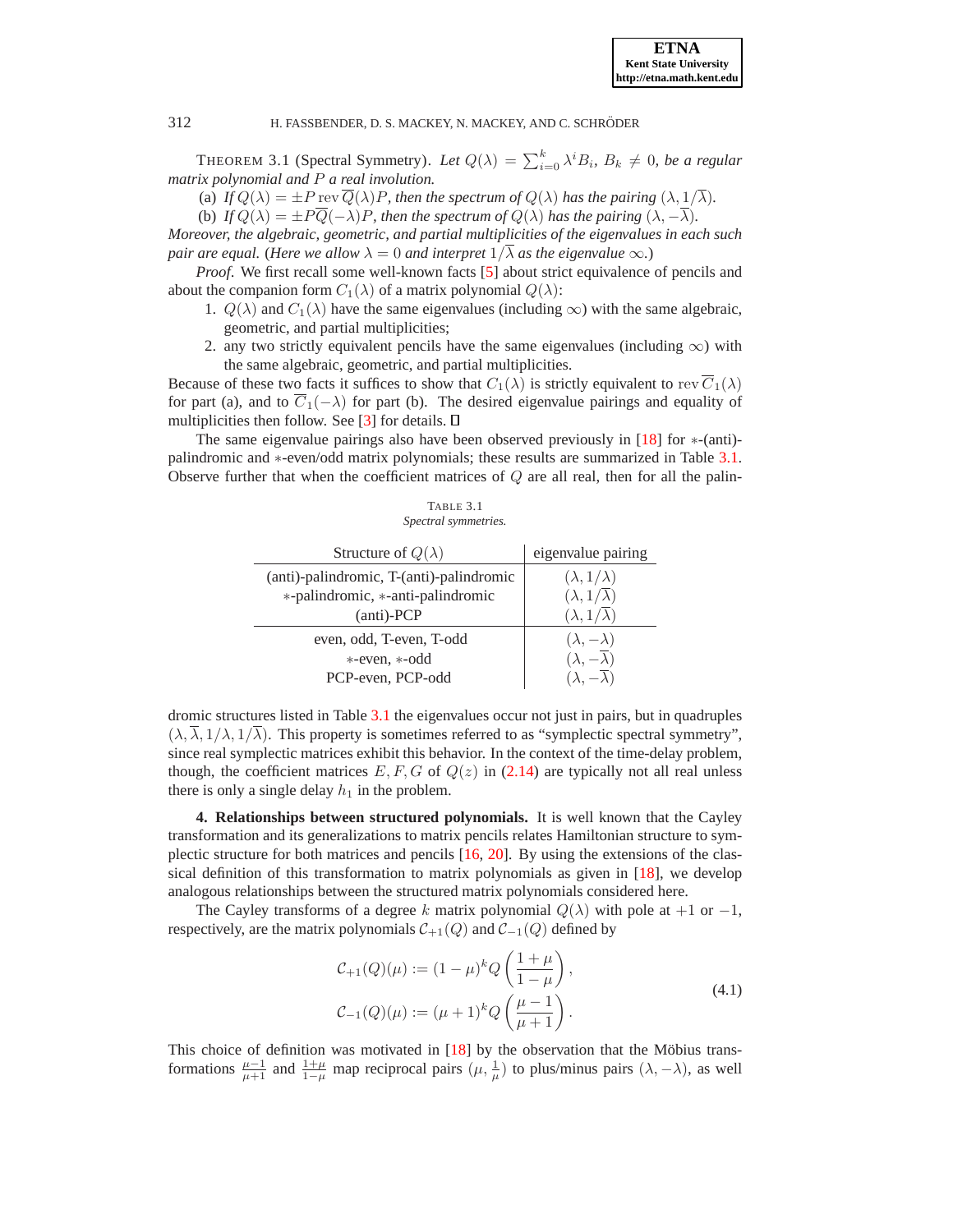

as conjugate reciprocal pairs  $(\mu, 1/\overline{\mu})$  to conjugate plus/minus pairs  $(\lambda, -\overline{\lambda})$ . When viewed as maps on the space of  $n \times n$  matrix polynomials of degree k, the Cayley transformations in  $(4.1)$  can be shown, by direct calculation, to be inverses of each other up to a scaling factor  $[18]$ , that is,

 $C_{+1}(C_{-1}(Q)) = C_{-1}(C_{+1}(Q)) = 2^k \cdot Q$ , where  $1 \le k = \deg Q$ .

The following theorem relates structure in  $Q(\lambda)$  to that of its Cayley transforms.

<span id="page-7-1"></span>THEOREM 4.1 (Structure of Cayley transforms). Let  $Q(\lambda)$  be a matrix polynomial of *degree* k *and let* P *be a real involution.*

*1. If* Q(λ) *is* (*anti*)*-PCP, then the Cayley transforms of* Q *are PCP-even or PCP-odd. More precisely, if*  $Q(\lambda) = \pm P \cdot \text{rev } \overline{Q}(\lambda) \cdot P$ *, then* 

$$
C_{+1}(Q)(\mu) = \pm P \cdot C_{+1}(Q)(-\mu) \cdot P,
$$
  
\n
$$
C_{-1}(Q)(\mu) = \pm (-1)^k P \cdot C_{-1}(\overline{Q})(-\mu) \cdot P.
$$

*2. If*  $Q(\lambda)$  *has PCP-even/odd structure, then the Cayley transforms of*  $Q$  *are* (*anti*)-*PCP. Specifically, if*  $Q(\lambda) = \pm P \cdot \overline{Q}(-\lambda) \cdot P$ *, then* 

$$
C_{+1}(Q)(\mu) = \pm (-1)^k P \cdot \text{rev}(C_{+1}(\overline{Q})(\mu)) \cdot P,
$$
  

$$
C_{-1}(Q)(\mu) = \pm P \cdot \text{rev}(C_{-1}(\overline{Q})(\mu)) \cdot P.
$$

Direct algebraic calculations yield straightforward proofs [\[3\]](#page-23-7) of the results in Theorem [4.1.](#page-7-1) Analogous relationships between palindromic and even/odd matrix polynomials were observed in [\[18\]](#page-24-0). Table [4.1](#page-7-2) summarizes all these results.

#### <span id="page-7-2"></span>TABLE 4.1 *Cayley transformations.*

|                      | $C_{-1}(Q)(\mu)$     |               | $\mathcal{C}_{+1}(Q)(\mu)$ |                           |  |  |
|----------------------|----------------------|---------------|----------------------------|---------------------------|--|--|
|                      | $k$ even             | $k$ odd       | $k$ even                   | $k$ odd                   |  |  |
| palindromic          | even                 | odd           |                            | even                      |  |  |
| $\star$ -palindromic | $\star$ -even        | $\star$ -odd  | $\star$ -even              |                           |  |  |
| anti-palindromic     | odd                  | even          | odd                        |                           |  |  |
| *-anti-palindromic   | $\star$ -odd         | $\star$ -even | $\star$ -odd               |                           |  |  |
| <b>PCP</b>           | PCP-even             | PCP-odd       | PCP-even                   |                           |  |  |
| anti-PCP             | PCP-odd              | PCP-even      | PCP-odd                    |                           |  |  |
| even                 | palindromic          |               | palindromic                | anti-palindromic          |  |  |
| $\star$ -even        | $\star$ -palindromic |               | $\star$ -palindromic       | $\star$ -anti-palindromic |  |  |
| odd                  | anti-palindromic     |               | anti-palindromic           | palindromic               |  |  |
| $\star$ -odd         | *-anti-palindromic   |               | *-anti-palindromic         | *-palindromic             |  |  |
| PCP-even             | <b>PCP</b>           |               | <b>PCP</b>                 | anti-PCP                  |  |  |
| PCP-odd              | anti-PCP             |               | anti-PCP                   | <b>PCP</b>                |  |  |

<span id="page-7-3"></span><span id="page-7-0"></span>**5. Structured linearizations.** Following the strategy in [\[18\]](#page-24-0), we consider the vector spaces  $\mathbb{L}_1(Q)$  and  $\mathbb{L}_2(Q)$  introduced in [\[17,](#page-24-14) [19\]](#page-24-5),

$$
\mathbb{L}_1(Q) := \left\{ L(\lambda) = \lambda X + Y : L(\lambda) \cdot (\Lambda \otimes I_n) = v \otimes Q(\lambda), v \in \mathbb{C}^k \right\},\tag{5.1}
$$

$$
\mathbb{L}_2(Q) := \left\{ L(\lambda) = \lambda X + Y : (\Lambda^T \otimes I_n) \cdot L(\lambda) = w^T \otimes Q(\lambda), w \in \mathbb{C}^k \right\},\tag{5.2}
$$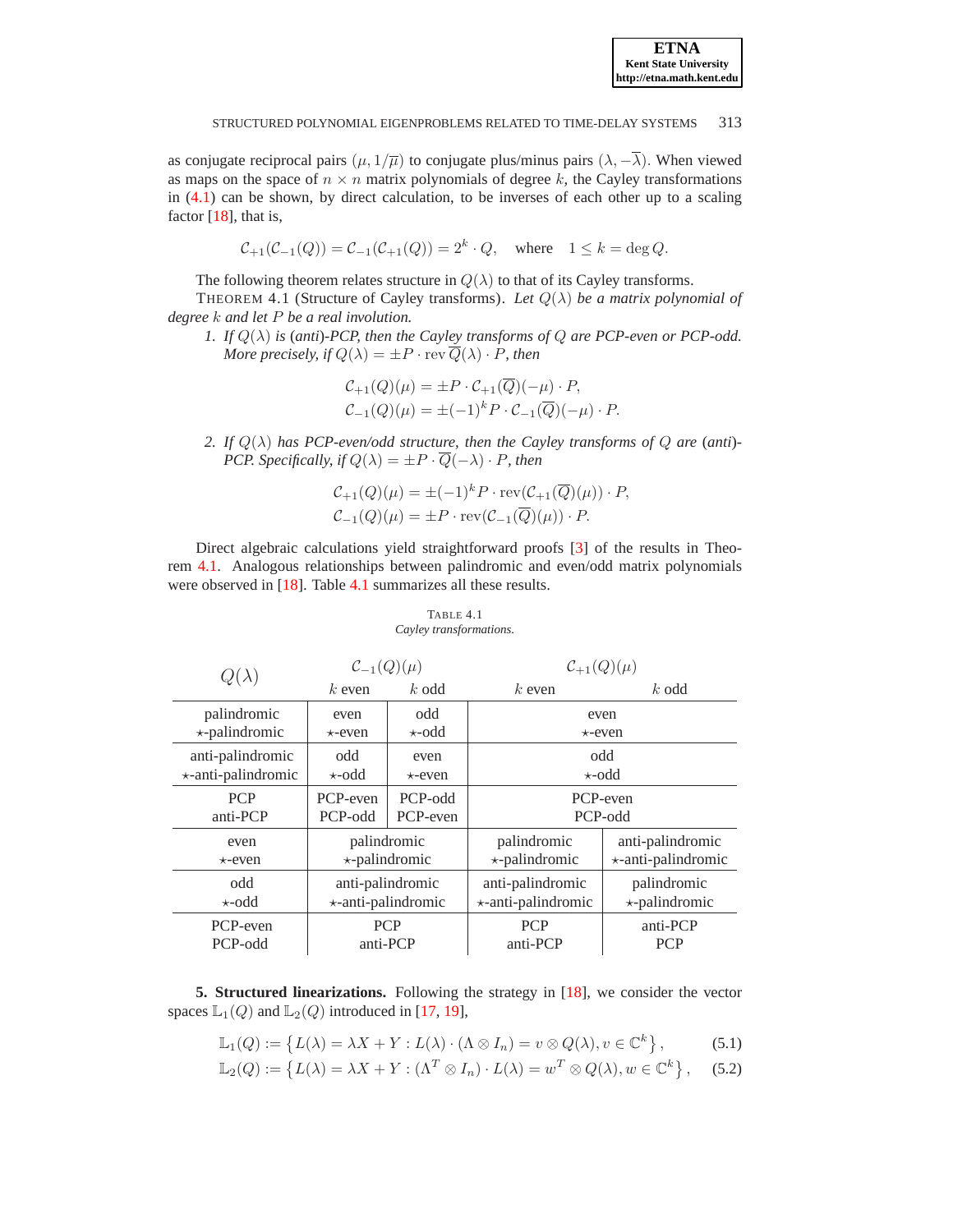where

$$
\Lambda = \begin{bmatrix} \lambda^{k-1} & \lambda^{k-2} & \cdots & \lambda & 1 \end{bmatrix}^T,
$$

as sources of structured linearizations for our structured polynomials. The vector  $v$  in [\(5.1\)](#page-7-3) is called the right ansatz vector of  $L(\lambda) \in \mathbb{L}_1(Q)$ , while w in [\(5.2\)](#page-7-3) is called the left ansatz vector of  $L(\lambda) \in \mathbb{L}_2(Q)$ .

We recall some of the key results known about these spaces for the convenience of the reader. The pencil spaces  $\mathbb{L}_i(Q)$  are generalizations of the first and second compan-ion forms [\(1.4\)](#page-1-0); direct calculations show that  $C_i(\lambda) \in \mathbb{L}_i(Q)$ , with ansatz vector  $e_1$  in both cases. These spaces can be represented using the column-shifted sum and row-shifted sum defined as follows. Viewing X and Y as block  $k \times k$  matrices, partitioned into  $n \times n$  blocks  $X_{ij}$ ,  $Y_{ij}$ , the column shifted sum  $X \oplus Y$  and the row shifted sum  $X \oplus Y$  are defined to be

$$
X \boxplus Y := \begin{bmatrix} X_{11} & \cdots & X_{1k} & 0 \\ \vdots & & \vdots & \vdots \\ X_{k1} & \cdots & X_{kk} & 0 \end{bmatrix} + \begin{bmatrix} 0 & Y_{11} & \cdots & Y_{1k} \\ \vdots & \vdots & & \vdots \\ 0 & Y_{k1} & \cdots & Y_{kk} \end{bmatrix},
$$

$$
X \boxplus Y := \begin{bmatrix} X_{11} & \cdots & X_{1k} \\ \vdots & & \vdots \\ X_{k1} & \cdots & X_{kk} \\ 0 & \cdots & 0 \end{bmatrix} + \begin{bmatrix} 0 & \cdots & 0 \\ Y_{11} & \cdots & Y_{1k} \\ \vdots & & \vdots \\ Y_{k1} & \cdots & Y_{kk} \end{bmatrix},
$$

<span id="page-8-0"></span>where the zero blocks are also  $n \times n$ . An alternate characterization [\[19\]](#page-24-5),

$$
\mathbb{L}_1(Q) = \left\{ \lambda X + Y : X \boxplus Y = v \otimes [B_k \ B_{k-1} \ \cdots \ B_0], v \in \mathbb{C}^k \right\},\tag{5.3}
$$

$$
\mathbb{L}_2(Q) = \left\{ \lambda X + Y : X \boxplus Y = w^T \otimes \begin{bmatrix} B_k \\ \vdots \\ B_0 \end{bmatrix}, w \in \mathbb{C}^k \right\},
$$
\n(5.4)

now shows that, like the companion forms, the pencils  $L(\lambda) \in \mathbb{L}_i(Q)$  are easily constructible from the data in  $Q(\lambda)$ .

The spaces  $\mathbb{L}_i(Q)$  are fertile sources of linearizations: having nearly half the dimension of the full pencil space (they are both of dimension  $k(k-1)n^2 + k$  [\[19,](#page-24-5) Corollary 3.6]), almost all pencils in these spaces are strong linearizations when  $Q$  is regular [\[19,](#page-24-5) Theorem 4.7]. Furthermore, eigenvectors of  $Q(\lambda)$  are easily recoverable from those of  $L(\lambda)$ . For an eigenvalue  $\lambda$  of Q, the correspondence  $x \leftrightarrow \Lambda \otimes x$  is an isomorphism between right eigenvectors x of  $Q(\lambda)$  and those of any linearization  $L(\lambda) \in \mathbb{L}_1(Q)$ . Similar observations hold for linearizations in  $\mathbb{L}_2(Q)$  and left eigenvectors [\[19,](#page-24-5) Theorems 3.8 and 3.14].

It is natural to consider pencils in

$$
\mathbb{DL}(Q) := \mathbb{L}_1(Q) \cap \mathbb{L}_2(Q),
$$

since for such pencils both right and left eigenvectors of  $Q$  are easily recovered. It is shown in  $[19,$  Theorem 5.3] that the right and left ansatz vectors v and w must coincide for pencils  $L(\lambda) \in \mathbb{DL}(Q)$ , and that every  $v \in \mathbb{C}^k$  uniquely determines X and Y such that  $\lambda X + Y$  is in  $D\mathbb{L}(Q)$ . Thus  $D\mathbb{L}(Q)$  is a k-dimensional space of pencils, almost all of which are strong linearizations for Q [\[19,](#page-24-5) Theorem 6.8].

Furthermore, all pencils in  $D\mathbb{L}(Q)$  are block-symmetric [\[8\]](#page-23-5); in particular, the set of all block-symmetric pencils in  $\mathbb{L}_1(Q)$  is precisely  $\mathbb{DL}(Q)$ . Here a block  $k \times k$  matrix A with  $n \times n$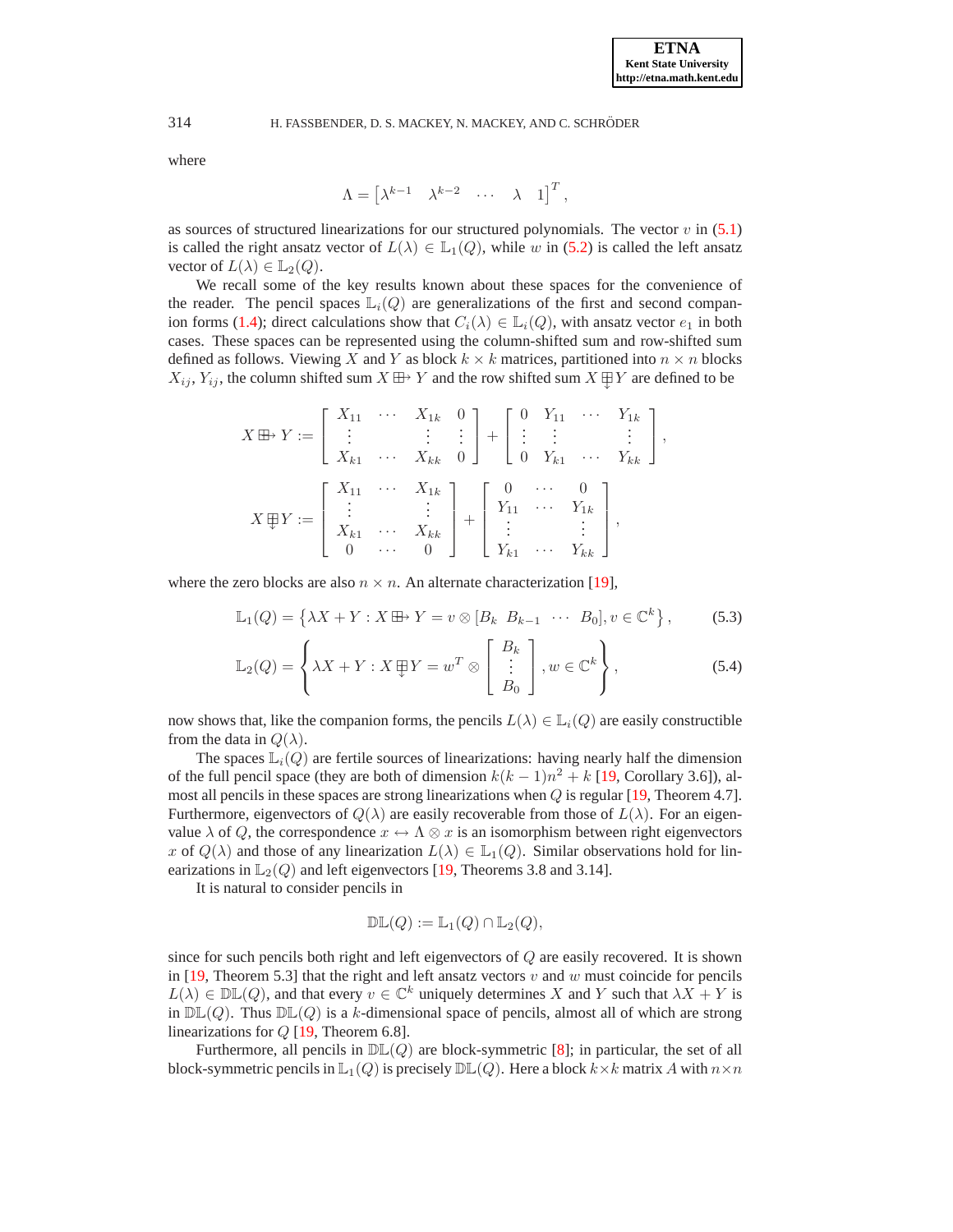blocks  $A_{ij}$  is said to be block-symmetric if  $A^{\mathcal{B}} = A$ , where  $A^{\mathcal{B}}$  denotes the block transpose of A, that is,  $A^{\mathcal{B}}$  is the block  $k \times k$  matrix with  $n \times n$  blocks defined by  $(A^{\mathcal{B}})_{ij} := A_{ji}$ ; see [\[8\]](#page-23-5) for more details on symmetric linearizations of matrix polynomials and their connection to  $\mathbb{DL}(Q)$ .

The existence of other types of structured linearization in  $\mathbb{L}_1(Q)$ , in particular for  $\star$ -(anti)-palindromic and  $\star$ -even/odd polynomials  $Q$ , has been established in [\[17,](#page-24-14) [18\]](#page-24-0) by showing how they may be constructed from  $\mathbb{DL}(Q)$ -pencils. A second method for building these structured pencils using the shifted sum was presented in [\[17\]](#page-24-14). In the following subsections we develop analogous methods to construct PCP-structured linearizations in  $\mathbb{L}_1(Q)$ ,  $\mathbb{L}_2(Q)$ , and  $\mathbb{DL}(Q)$  for all the types of PCP-structured polynomials considered in this paper.

It is important to point out that linearizations other than the ones in  $\mathbb{L}_1(Q)$  and  $\mathbb{L}_2(Q)$ discussed here are also possible. Indeed, several other methods for constructing blocksymmetric linearizations of matrix polynomials have appeared previously in the literature; see [\[8,](#page-23-5) Section 4] for more details.

<span id="page-9-3"></span>**5.1. Structured linearizations of (anti)-PCP polynomials.** We now turn to the problem of finding structured linearizations for general (anti)-PCP polynomials, that is, for

$$
Q(\lambda) = \sum_{i=1}^{k} \lambda^{i} B_{i},
$$

satisfying  $B_i = \pm P\overline{B}_{k-i}P$  for some  $n \times n$  real involution P. Our search for these structured linearizations will take place in the spaces  $\mathbb{L}_1(Q)$ ,  $\mathbb{L}_2(Q)$ , and  $\mathbb{DL}(Q)$ .

In this context, a linearization  $L(\lambda) = \lambda X + Y$  for Q will be considered structurepreserving if it satisfies

$$
\widehat{P} \cdot \text{rev } \overline{L}(\lambda) \cdot \widehat{P} = \pm L(\lambda), \quad \text{or, equivalently,} \quad Y = \pm \widehat{P} \cdot \overline{X} \cdot \widehat{P}, \tag{5.5}
$$

<span id="page-9-0"></span>for some  $kn \times kn$  real involution  $\hat{P}$ . It is not immediately obvious, though, what we should use for  $\hat{P}$ . One might reasonably expect that an appropriate  $\hat{P}$  would incorporate the original involution  $P$  in some way. An apparently natural choice,

$$
I_k \otimes P = \left[ \begin{array}{ccc} P & & \\ & \ddots & \\ & & P \end{array} \right],
$$

works only when the coefficient matrices  $B_i$  of  $Q$  are very specifically tied to one another; e.g., for  $k = 2$ , Q would be constrained by  $B_1 = P\overline{B}_2P + B_2 = B_0 + B_2$ , and a structured  $L(\lambda) \in \mathbb{L}_1(Q)$  would have to have right ansatz vector  $v = [1, 1]^T$ . Things work out better if we use instead the involution

$$
\widehat{P} := R \otimes P = \begin{bmatrix} P \\ P \end{bmatrix}, \quad \text{where} \quad R = \begin{bmatrix} 1 \\ \vdots \end{bmatrix} \in \mathbb{R}^{k \times k}.
$$
 (5.6)

<span id="page-9-1"></span>Note that  $\hat{P} = R \otimes P$  is symmetric whenever P is, a property that will be important in Section [6.](#page-17-0)

Fixing the involution  $\hat{P} = R \otimes P$  for the rest of this section, we begin by observing that if a pencil  $\lambda X^{(1)} + Y^{(1)}$  is (anti)-PCP with respect to  $\hat{P}$ , then from [\(5.5\)](#page-9-0),  $Y^{(1)} = \pm \hat{P} \overline{X}^{(1)} \hat{P}$ is uniquely determined by  $X^{(1)}$ , so it suffices to specify all the admissible  $X^{(1)}$ . Partitioning  $X^{(1)}$  and  $Y^{(1)}$  into  $n \times n$  blocks  $X_{ij}^{(1)}$  and  $Y_{ij}^{(1)}$ , with  $i, j = 1, ..., k$ , we obtain from [\(5.5\)](#page-9-0) and [\(5.6\)](#page-9-1) that these blocks satisfy

<span id="page-9-2"></span>
$$
Y_{ij}^{(1)} = \pm P \overline{X}_{k-i+1,k-j+1}^{(1)} P.
$$
\n(5.7)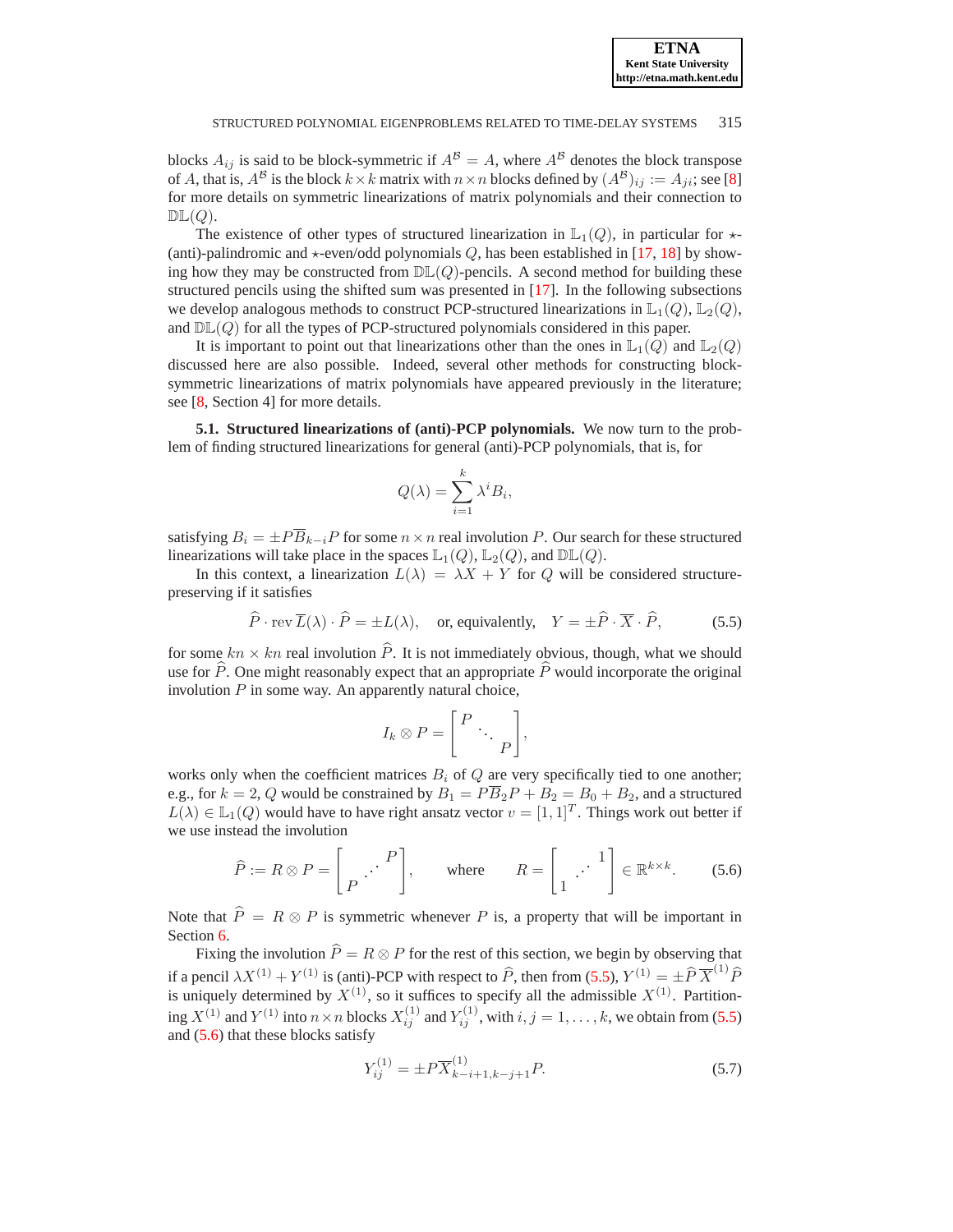<span id="page-10-3"></span>For  $\lambda X^{(1)} + Y^{(1)}$  to be a pencil in  $\mathbb{L}_1(Q)$ , we know from [\(5.3\)](#page-8-0) that

$$
X^{(1)} \boxplus Y^{(1)} = v \otimes [B_k \ B_{k-1} \ \cdots \ B_0] =: Z \tag{5.8}
$$

for some  $v \in \mathbb{C}^k$ . It follows immediately from the definition of the column shifted sum  $\boxplus$ that if Z is partitioned conformably into  $n \times n$  blocks  $Z_{i\ell}$ , with  $\ell = 1, \ldots, k + 1$ , then

$$
Z_{i\ell} = v_i B_{k-\ell+1} = \begin{cases} X_{i1}^{(1)}, & \ell = 1, \\ X_{i\ell}^{(1)} + Y_{i,\ell-1}^{(1)}, & 1 < \ell < k+1, \\ Y_{i\ell}^{(1)}, & \ell = k+1. \end{cases}
$$
(5.9)

<span id="page-10-0"></span>Invoking [\(5.7\)](#page-9-2) with  $j = k$ , [\(5.9\)](#page-10-0) with  $\ell = 1$  and  $\ell = k + 1$ , together with the PCP-structure of Q yields

$$
v_i B_0 = Y_{ik}^{(1)} = \pm P \overline{X}_{k-i+1,1}^{(1)} P
$$
  
=  $\pm P \left( \overline{v_{k-i+1} B_k} \right) P$   
=  $\overline{v}_{k-i+1} (\pm P \overline{B}_k P) = \overline{v}_{k-i+1} B_0$ 

for all *i*. Hence  $v_i = \overline{v}_{k-i+1}$ , equivalently  $Rv = \overline{v}$ , is a necessary condition for the right ansatz vector v of any PCP-pencil in  $\mathbb{L}_1(Q)$ .

The first block column of  $X^{(1)}$  is completely determined by [\(5.9\)](#page-10-0) with  $\ell = 1$ ,

$$
X_{i1}^{(1)} = v_i B_k,\tag{5.10}
$$

while [\(5.9\)](#page-10-0) for  $2 \le \ell = j \le k$  together with [\(5.7\)](#page-9-2) provides a pairwise relation

<span id="page-10-2"></span>
$$
X_{ij}^{(1)} = v_i B_{k-j+1} - Y_{i,j-1}^{(1)} = v_i B_{k-j+1} \mp P \overline{X}_{k-i+1,k-j+2}^{(1)} P
$$
 (5.11)

<span id="page-10-1"></span>among the remaining  $k(k - 1)$  blocks of  $X^{(1)}$  in block columns 2 through k. Because the "centrosymmetric" pairing of indices in [\(5.11\)](#page-10-1),

$$
(i,j) \longleftrightarrow (k-i+1,k-j+2), \qquad j \ge 2,
$$

has no fixed points,  $(5.11)$  is always a relation between distinct blocks of  $X^{(1)}$ . One block in each of these centrosymmetric pairs can be chosen arbitrarily; then [\(5.11\)](#page-10-1) uniquely determines the remaining blocks  $X_{ij}^{(1)}$  with  $j \ge 2$ . Gathering [\(5.10\)](#page-10-2) and [\(5.11\)](#page-10-1) together with the conditions on the blocks of  $Y^{(1)}$  that follow from [\(5.7\)](#page-9-2) gives us the following blockwise specification

$$
X_{ij}^{(1)} = \begin{cases} v_i B_k, & j = 1, \\ v_i B_{k-j+1} \mp P \overline{X}_{k-i+1,k-j+2}^{(1)} P, & j > 1, \end{cases}
$$
(5.12)

$$
Y_{ij}^{(1)} = \begin{cases} v_i B_{k-j} - X_{i,j+1}^{(1)}, & j < k, \\ v_i B_0, & j = k, \end{cases}
$$
 (5.13)

<span id="page-10-4"></span>of an (anti)-PCP-pencil  $\lambda X^{(1)} + Y^{(1)}$ . These pencils can now all be shown to be in  $\mathbb{L}_1(Q)$ by a straightforward verification of property [\(5.8\)](#page-10-3).

Thus, we see that for any  $v \in \mathbb{C}^k$  satisfying  $Rv = \overline{v}$ , there always exist pencils  $L(\lambda) \in \mathbb{C}^k$  $\mathbb{L}_1(Q)$  with right ansatz vector v and (anti)-PCP structure. These pencils are far from being unique: the above analysis shows that for each admissible v there are  $k(k-1)n^2/2$  (complex)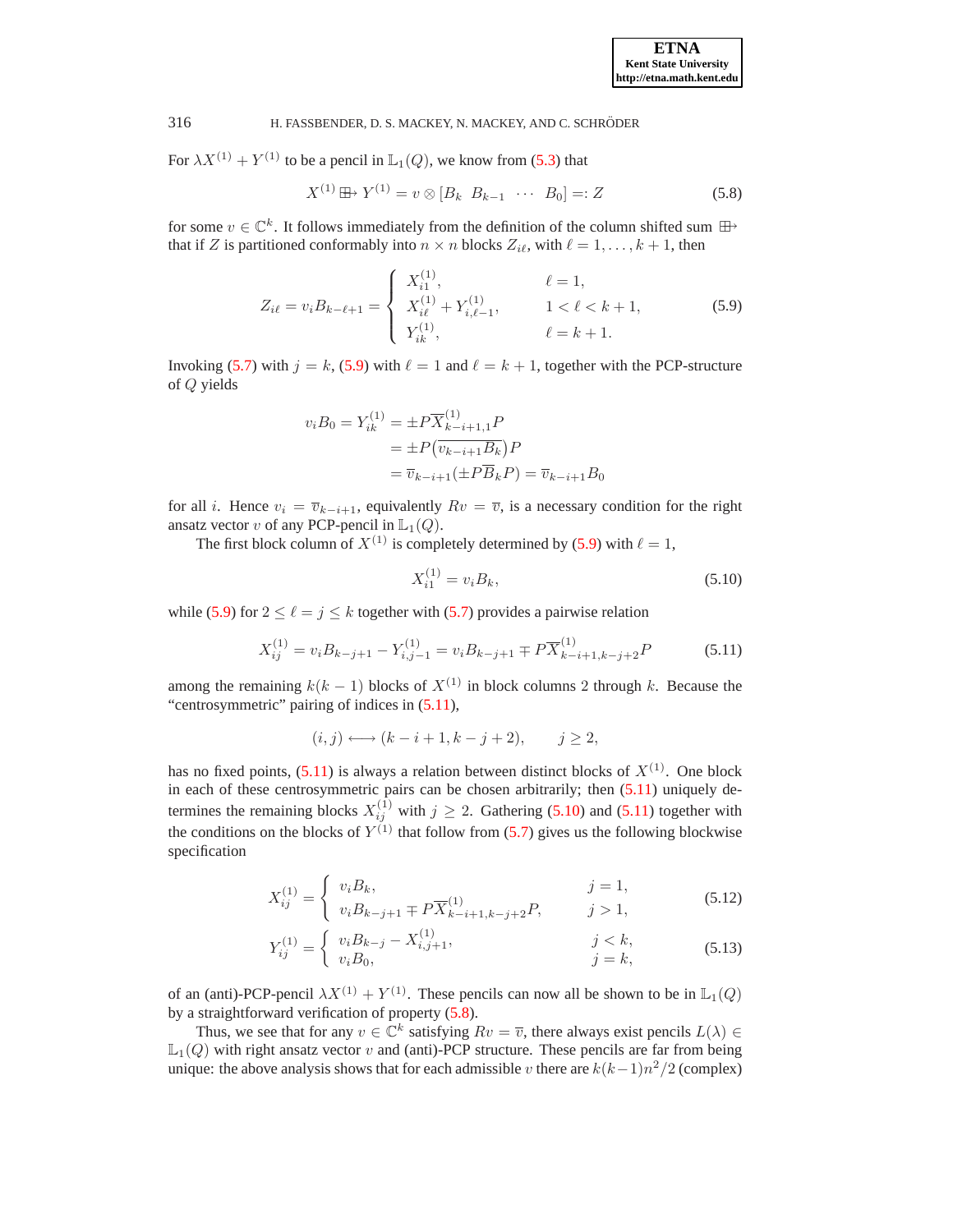

degrees of freedom available for constructing (anti)-PCP-pencils in  $\mathbb{L}_1(Q)$  with v as right ansatz vector. Indeed, the set of all PCP-pencils in  $\mathbb{L}_1(Q)$  can be shown to be a real subspace of  $\mathbb{L}_1(Q)$  of *real* dimension  $k + k(k-1)n^2$ . This is quite different from the palindromic structures considered in [\[19,](#page-24-5) Theorem 3.5], where for each suitably restricted right ansatz vector there was shown to be a unique structured pencil in  $\mathbb{L}_1(Q)$ .

A similar analysis can be used to develop formulas for the set of all (anti)-PCP-structured pencils  $\lambda X^{(2)} + Y^{(2)}$  in  $\mathbb{L}_2(Q)$ , using the row shifted sum characterization [\(5.4\)](#page-8-0) as a starting point in place of [\(5.8\)](#page-10-3). We find that the left ansatz vector w of any (anti)-PCP-pencil in  $\mathbb{L}_2(Q)$ is restricted, just as it was for (anti)-PCP-pencils in  $\mathbb{L}_1(Q)$ , to ones satisfying  $Rw = \overline{w}$ . Partitioning  $X^{(2)}$  and  $Y^{(2)}$  into  $n \times n$  blocks  $X_{ij}^{(2)}$  and  $Y_{ij}^{(2)}$  as before now forces the first block row of  $X^{(2)}$  to be

$$
X_{1j}^{(2)} = w_j B_k,
$$

while the remaining blocks of  $X^{(2)}$  in block rows 2 through k must pairwise satisfy the relations

$$
X_{ij}^{(2)} = w_j B_{k-i+1} \mp P \overline{X}_{k-i+2,k-j+1}^{(2)} P, \quad \text{for} \quad 2 \le i \le k,
$$
 (5.14)

<span id="page-11-0"></span>analogous to  $(5.12)$  for (anti)-PCP-pencils in  $\mathbb{L}_1(Q)$ . Here the pairing of indices for blocks of  $X^{(2)}$  is

$$
(i,j) \longleftrightarrow (k-i+2, k-j+1) \text{ for } i \ge 2.
$$

Once again we have a pairing with no fixed points, allowing one block in each block pair to be chosen arbitrarily, while the other one is then uniquely specified by [\(5.14\)](#page-11-0). Thus we obtain the following blockwise specification for a general (anti)-PCP pencil in  $\mathbb{L}_2(Q)$ ,

$$
\begin{aligned} X_{ij}^{(2)} &= \left\{ \begin{array}{ll} w_j B_k, & i=1 \\ w_j B_{k-i+1} \mp P \overline{X}_{k-i+2,k-j+1}^{(2)} P, & i>1, \\ v_j^{\,(2)} &= \left\{ \begin{array}{ll} w_j B_{k-i} - X_{i+1,j}^{(2)}, & i < k \\ w_j B_0, & i=k, \end{array} \right. \end{aligned} \right. \end{aligned}
$$

analogous to [\(5.12\)](#page-10-4) and [\(5.13\)](#page-10-4) for (anti)-PCP pencils in  $\mathbb{L}_1(Q)$ .

An alternative way to generate (anti)-PCP pencils in  $\mathbb{L}_2(Q)$  is to use the block transpose linear isomorphism [\[8,](#page-23-5) Theorem 2.2]

$$
\mathbb{L}_1(Q) \longrightarrow \mathbb{L}_2(Q)
$$

$$
L(\lambda) \longmapsto L(\lambda)^{\mathcal{B}}
$$

between  $\mathbb{L}_1(Q)$  and  $\mathbb{L}_2(Q)$ . For any (anti)-PCP pencil  $\lambda X \pm \hat{P} \overline{X} \hat{P}$  with the particular involution  $\hat{P} = R \otimes P$  we can show that

$$
\left(\lambda X \pm \widehat{P} \, \overline{X} \widehat{P}\right)^{\mathcal{B}} = \lambda X^{\mathcal{B}} \pm \left(\widehat{P} \, \overline{X} \widehat{P}\right)^{\mathcal{B}} = \lambda X^{\mathcal{B}} \pm \widehat{P} \, \overline{X}^{\mathcal{B}} \widehat{P}.
$$

Thus, block transposition preserves (anti)-PCP structure, and hence restricts to an isomorphism between the (real) subspaces of all (anti)-PCP pencils in  $\mathbb{L}_1(Q)$  and all (anti)-PCP pencils in  $\mathbb{L}_2(Q)$ .

We now know how to generate lots of (anti)-PCP pencils in  $\mathbb{L}_1(Q)$  and in  $\mathbb{L}_2(Q)$  for each admissible right or left ansatz vector. But what about  $\mathbb{DL}(Q) = \mathbb{L}_1(Q) \cap \mathbb{L}_2(Q)$ ? Are there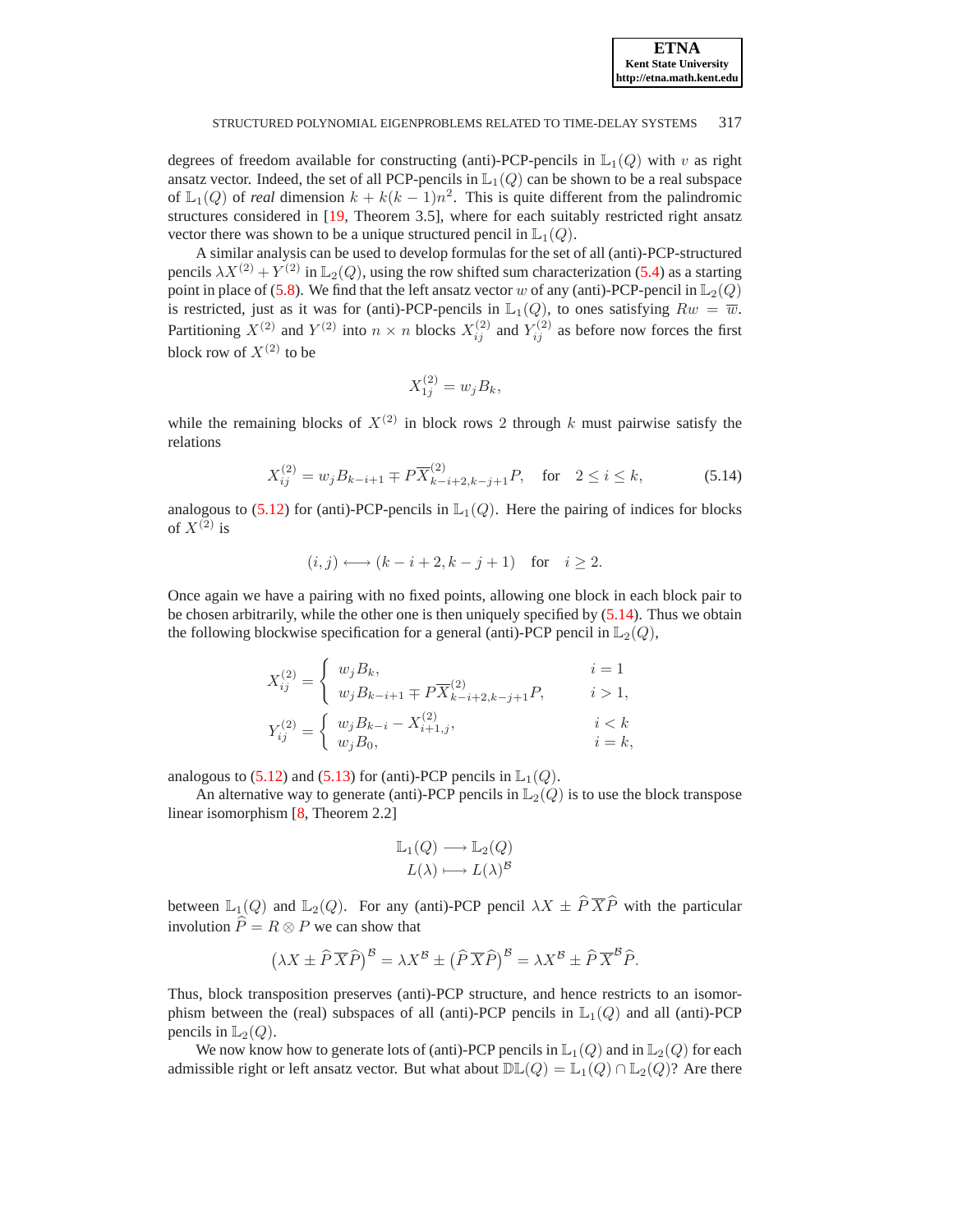any (anti)-PCP pencils in this very desirable subspace of pencils? The following theorem answers this question in the affirmative, and also gives a uniqueness result analogous to the ones for the palindromic structures considered in [\[19\]](#page-24-5).

<span id="page-12-0"></span>THEOREM 5.1 (Existence/Uniqueness of PCP-Structured Pencils in DL(Q)). *Suppose*  $Q(\lambda)$  *is an (anti)-PCP-polynomial with respect to the involution P. Let*  $v \in \mathbb{C}^k$  *be any vector such that*  $Rv = \overline{v}$ , and let  $L(\lambda)$  *be the unique pencil in*  $\mathbb{DL}(Q)$  *with ansatz vector v. Then,*  $L(\lambda)$  *is an (anti)-PCP-pencil with respect to the involution*  $\widehat{P} = R \otimes P$ *.* 

*Proof.* Our strategy is to show that the pencil  $\hat{L}(\lambda) := \pm \hat{P}$  rev  $\overline{L}(\lambda)\hat{P}$  (using + when Q is PCP and – when Q is anti-PCP) is also in  $\mathbb{DL}(Q)$ , with the same ansatz vector v as  $L(\lambda)$ . Then, from the unique determination of  $\mathbb{DL}(Q)$ -pencils by their ansatz vectors (see [\[8,](#page-23-5) Theorem 3.4] or [\[19,](#page-24-5) Theorem 5.3]), we can conclude that  $\widehat{L}(\lambda) \equiv L(\lambda)$ , and hence that  $L(\lambda)$  is (anti)-PCP with respect to  $\hat{P}$ .

We begin by showing that  $L(\lambda) \in \mathbb{L}_1(Q)$  with right ansatz vector v implies that  $\widehat{L}(\lambda) \in$  $\mathbb{L}_1(Q)$  with right ansatz vector v. From the defining identity (in the variable  $\lambda$ ) for a pencil in  $\mathbb{L}_1(Q)$ , we have

$$
L(\lambda) \cdot (\Lambda \otimes I) = v \otimes Q(\lambda) = v \otimes [\pm P \operatorname{rev} \overline{Q}(\lambda) P].
$$

Taking rev of both sides of this identity, and using the fact that rev  $\Lambda = R\Lambda$ , we get

$$
rev L(\lambda) \cdot (R\Lambda \otimes I) = \pm v \otimes [P\overline{Q}(\lambda)P].
$$

Multiplying on the right by the involution  $1 \otimes P = P$  and simplifying yields

$$
\pm \operatorname{rev} L(\lambda) \cdot (R\Lambda \otimes P) = \left( v \otimes \left[ P \overline{Q}(\lambda) P \right] \right) (1 \otimes P),
$$

which implies

$$
\pm \operatorname{rev} L(\lambda) \cdot (R \otimes P)(\Lambda \otimes I) = v \otimes P\overline{Q}(\lambda).
$$

Now multiplying on the left by  $R \otimes P$  and using the hypothesis  $Rv = \overline{v}$  yields

$$
\pm (R \otimes P) \cdot \text{rev } L(\lambda) \cdot (R \otimes P)(\Lambda \otimes I) = Rv \otimes \overline{Q}(\lambda),
$$

i.e.,

$$
\left[\pm \widehat{P} \operatorname{rev} L(\lambda) \widehat{P}\right] \cdot (\Lambda \otimes I) = \overline{v} \otimes \overline{Q}(\lambda).
$$

Finally conjugate both sides, and replace  $\overline{\lambda}$  by  $\lambda$  in the resulting identity:

$$
[\pm \widehat{P} \operatorname{rev} \overline{L}(\overline{\lambda}) \widehat{P}] (\overline{\Lambda} \otimes I) = v \otimes Q(\overline{\lambda}) \implies [\pm \widehat{P} \operatorname{rev} \overline{L}(\lambda) \widehat{P}] (\Lambda \otimes I) = v \otimes Q(\lambda).
$$

Thus,  $\widehat{L}(\lambda) \cdot (\Lambda \otimes I) = v \otimes Q(\lambda)$ , and therefore  $\widehat{L}(\lambda) \in L_1(Q)$  with right ansatz vector v. A similar computation starts from the defining identity

$$
(\Lambda^T \otimes I) \cdot L(\lambda) = v^T \otimes Q(\lambda)
$$

for a pencil  $L(\lambda)$  to be in  $\mathbb{L}_2(Q)$ , and shows that whenever  $L(\lambda) \in \mathbb{L}_2(Q)$  has left ansatz vector v, then  $\widehat{L}(\lambda)$  is also in  $\mathbb{L}_2(Q)$  with left ansatz vector v. Thus,  $\widehat{L}(\lambda) \in \mathbb{DL}(Q)$  with ansatz vector v. Hence,  $\widehat{L}(\lambda) \equiv L(\lambda)$ , and therefore  $L(\lambda)$  is a PCP-pencil with respect to the involution  $\widehat{P} = R \otimes P$ .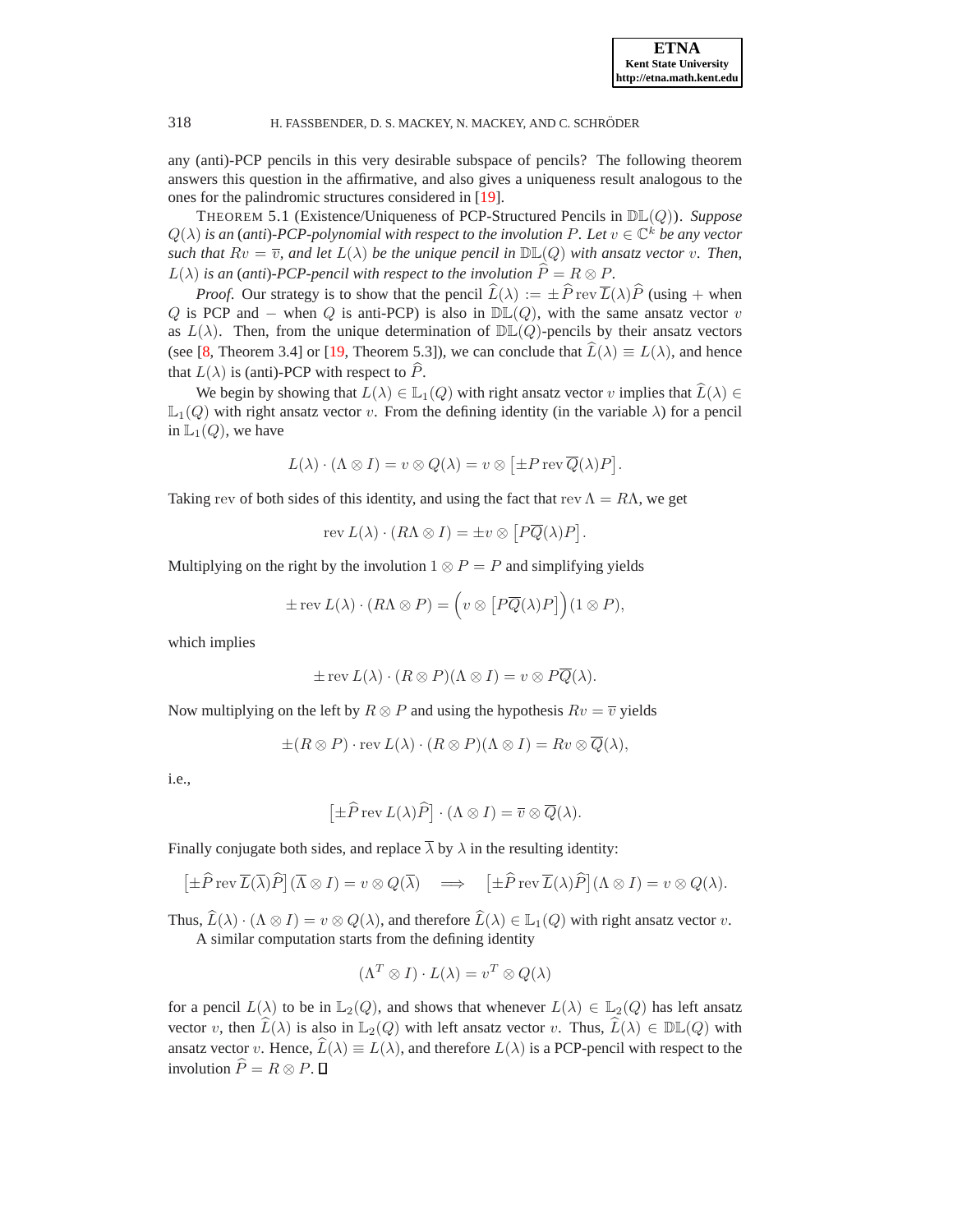Now that we know there exists a unique structured pencil in  $D\mathbb{L}(Q)$  for each admissible ansatz vector, how can we go about constructing it in a simple and effective manner? Perhaps the simplest answer is just to use either of the explicit formulas for  $\mathbb{DL}(Q)$  pencils given in [\[8\]](#page-23-5) and [\[19,](#page-24-5) Theorem 5.3]. An alternative is to adapt the procedures used in [\[17\]](#page-24-14) for constructing  $\star$ -palindromic and  $\star$ -even/odd pencils in  $\mathbb{DL}(Q)$ , as follows.

Given a vector  $v \in \mathbb{C}^k$  such that  $Rv = \overline{v}$ , our goal is to construct the pencil  $\lambda X + Y$ in  $\mathbb{DL}(Q)$  with ansatz vector v that is (anti)-PCP with respect to the involution  $\widehat{P} = R \otimes P$ . Recall that it suffices to determine X, since the (anti)-PCP structure forces Y to be  $\pm \hat{P} \overline{X}\hat{P}$ . We now construct  $X$  one group of blocks at a time, alternating between using the fact that X comes from a pencil in  $D\mathbb{L}(Q)$ , and hence is block-symmetric, and the fact that it comes from a pencil that is (anti)-PCP in  $\mathbb{L}_1(Q)$ , and so satisfies the conditions in [\(5.12\)](#page-10-4).

- 1. The first block column of X is determined by [\(5.12\)](#page-10-4) to be  $X_{i1} = v_i B_k$ .
- 2. The first block row of X is now forced to be  $X_{1j} = v_j B_k$  by block-symmetry.
- 3. Equation  $(5.12)$  now determines the last block row of X from the first block row.
- 4. The last block column of X is now determined by block-symmetry.
- 5. Equation [\(5.12\)](#page-10-4) determines the second block column of X from the last block column.
- 6. The second block row of  $X$  follows by block-symmetry.
- 7. Equation  $(5.12)$  determines the next-to-last block row of X from the second block row.
- 8. The next-to-last block column of  $X$  is now determined by block-symmetry. 9. ...

The order of construction for the various groups of blocks in  $X$  follows the pattern



similar to that in [\[17,](#page-24-14) Section 7.3.2] for  $\star$ -even and  $\star$ -odd linearizations.

The matrix X resulting from this construction is necessarily block-symmetric, since all the blocks in the even-numbered panels  $2, 4, 6, 8, \ldots$  are determined by imposing the condition of block-symmetry. Since  $\left(\hat{P}\overline{X}\hat{P}\right)^{B} = \hat{P}\overline{X}^{B}\hat{P} = \hat{P}\overline{X}\hat{P}$ , we see that the pencil  $\lambda X \pm \hat{P} \overline{X} \hat{P}$  as a whole is block-symmetric, and hence is in  $\mathbb{DL}(Q)$ .

<span id="page-13-0"></span>EXAMPLE 5.2 (Quadratic case). To illustrate this procedure we find all the structured pencils in  $\mathbb{DL}(Q)$  for the quadratic PCP-polynomial  $Q(\lambda) = \lambda^2 B_2 + \lambda B_1 + B_0$ , where  $B_1 = P\overline{B}_1P$  and  $B_0 = P\overline{B}_2P$ . An admissible ansatz vector  $v \in \mathbb{C}^2$  must satisfy  $Rv = \overline{v}$ , i.e., must be of the form  $v = [\alpha, \overline{\alpha}]^T$ . The matrix X in the structured  $\mathbb{DL}(Q)$ -pencil  $\lambda X + Y$ with ansatz vector  $v$  is then constructed in three steps:

$$
\text{first } \begin{bmatrix} \alpha B_2 & * \\ \overline{\alpha} B_2 & * \end{bmatrix}, \text{ then } \begin{bmatrix} \alpha B_2 & \overline{\alpha} B_2 \\ \overline{\alpha} B_2 & * \end{bmatrix}, \text{ and finally } \begin{bmatrix} \alpha B_2 & \overline{\alpha} B_2 \\ \overline{\alpha} B_2 & \overline{\alpha} B_1 - \alpha P \overline{B}_2 P \end{bmatrix},
$$

resulting in the structured pencil  $\lambda X + \hat{P} \overline{X} \hat{P}$  given by

$$
\lambda \begin{bmatrix} \alpha B_2 & \overline{\alpha} B_2 \\ \overline{\alpha} B_2 & \overline{\alpha} B_1 - \alpha P \overline{B}_2 P \end{bmatrix} + \begin{bmatrix} \alpha B_1 - \overline{\alpha} B_2 & \alpha P \overline{B}_2 P \\ \alpha P \overline{B}_2 P & \overline{\alpha} P \overline{B}_2 P \end{bmatrix}.
$$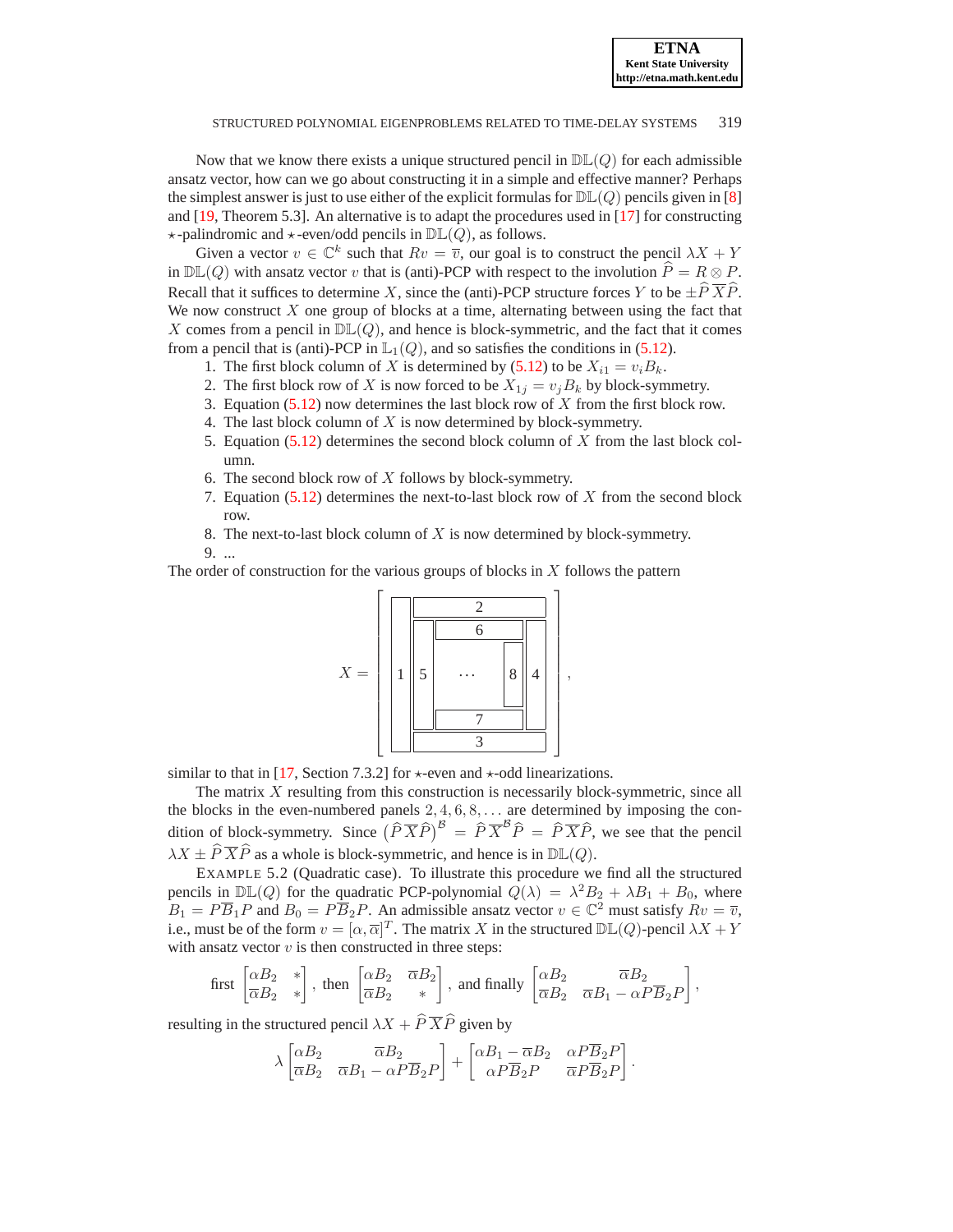So far in this section we have shown how to construct many structured pencils in  $\mathbb{L}_1(Q)$ ,  $\mathbb{L}_2(Q)$ , and  $\mathbb{DL}(Q)$ . But which ones, if any, of these pencils are actually linearizations for the structured polynomial Q that we began with? It is known that when  $Q(\lambda)$  is regular, then any regular pencil in  $\mathbb{L}_1(Q)$  or  $\mathbb{L}_2(Q)$  is a (strong) linearization for Q [\[19,](#page-24-5) Theorem 4.3]. Although there is a systematic approach [\[19\]](#page-24-5) for determining the regularity of a pencil  $L(\lambda)$ in  $\mathbb{L}_1(Q)$  or  $\mathbb{L}_2(Q)$ , there is in general no connection between its regularity and the right (or left) ansatz vector of  $L(\lambda)$ . By contrast, for pencils in  $\mathbb{DL}(Q)$  the Eigenvalue Exclusion Theorem [\[19,](#page-24-5) Theorem 6.7] characterizes regularity directly in terms of the ansatz vector:  $L(\lambda) \in \mathbb{DL}(Q)$  with ansatz vector  $v = [v_i] \in \mathbb{C}^k$  is regular, and hence a (strong) linearization for  $Q(\lambda)$ , if and only if no root of the scalar v-polynomial

$$
\mathsf{p}(x;v) := v_1 x^{k-1} + v_2 x^{k-2} + \dots + v_{k-1} x + v_k
$$

is an eigenvalue of  $Q(\lambda)$ . Among the ansatz vectors v satisfying  $Rv = \overline{v}$ , there will always be many choices such that the roots of the v-polynomial

$$
\mathsf{p}(x; v) = v_1 x^{k-1} + v_2 x^{k-2} + \dots + \overline{v}_2 x + \overline{v}_1
$$

are disjoint from the eigenvalues of  $Q(\lambda)$ , thus providing many structured pencils in  $\mathbb{DL}(Q)$ that are indeed linearizations for  $Q(\lambda)$ .

One might also wish to choose the ansatz vector  $v$  so that the desired eigenvalues are optimally conditioned. Although the problem of determining the best conditioned linearization in  $D\mathbb{L}(Q)$  for an unstructured polynomial Q has been investigated in [\[9\]](#page-23-4), up to now it is not clear how to do this for structured linearizations of structured polynomials Q.

REMARK 5.3. Consider again the general quadratic PCP-polynomial Q as discussed in Example [5.2.](#page-13-0) In this case admissible ansatz vectors have the form  $v = [\alpha, \overline{\alpha}]^T$  with corresponding v-polynomial  $p(x; v) = \alpha x + \overline{\alpha}$ . In order to obtain a linearization we need only choose  $\alpha \in \mathbb{C}$  so that the number  $-\overline{\alpha}/\alpha$  on the unit circle is not an eigenvalue of  $Q(\lambda)$ . Clearly, this always can be done.

REMARK 5.4. In this section our structured linearizations have been of the same type as the structured polynomial: we linearized a PCP-polynomial with a PCP-pencil, and an anti-PCP-polynomial with an anti-PCP-pencil. It should be noted, however, that "crossover" linearizations are also possible. Small modifications of the constructions given in this section show that any PCP-polynomial can be linearized by an anti-PCP-pencil, and any anti-PCPpolynomial by a PCP-pencil. The admissibility condition for the ansatz vectors of these crossover linearizations is now  $Rv = -\overline{v}$  rather than  $Rv = \overline{v}$ . From the point of view of numerical computation such crossover linearizations are just as useful, since spectral symmetries are still preserved.

REMARK 5.5. It is not yet clear whether the choice of  $\hat{P} = R \otimes P$  as the involution for our structured linearizations is the only one possible, or if there might be other choices for  $P$ that work just as well.

**5.2. Structured linearizations of PCP-even/odd polynomials.** Next we consider the linearization of PCP-even/odd polynomials by PCP-even/odd pencils in  $\mathbb{L}_1(Q)$ ,  $\mathbb{L}_2(Q)$ , and  $\mathbb{DL}(Q)$ . Recall that  $Q(\lambda)$  =  $\sum_{i=1}^{k} \lambda^{i} B_i$  is PCP-even/odd if  $Q(\lambda) = \pm P\overline{Q}(-\lambda)P$ , equivalently if  $B_i = \pm (-1)^i P \overline{B}_i P$ , for some real involution P. Thus a pencil  $L(\lambda) = \lambda X + Y$  is PCP-even/odd if there is some involution  $\widehat{P}$  such that

<span id="page-14-0"></span>
$$
X = \pm \widehat{P} \, \overline{X} \widehat{P} \quad \text{and} \quad Y = \pm \widehat{P} \, \overline{Y} \widehat{P}.
$$
 (5.15)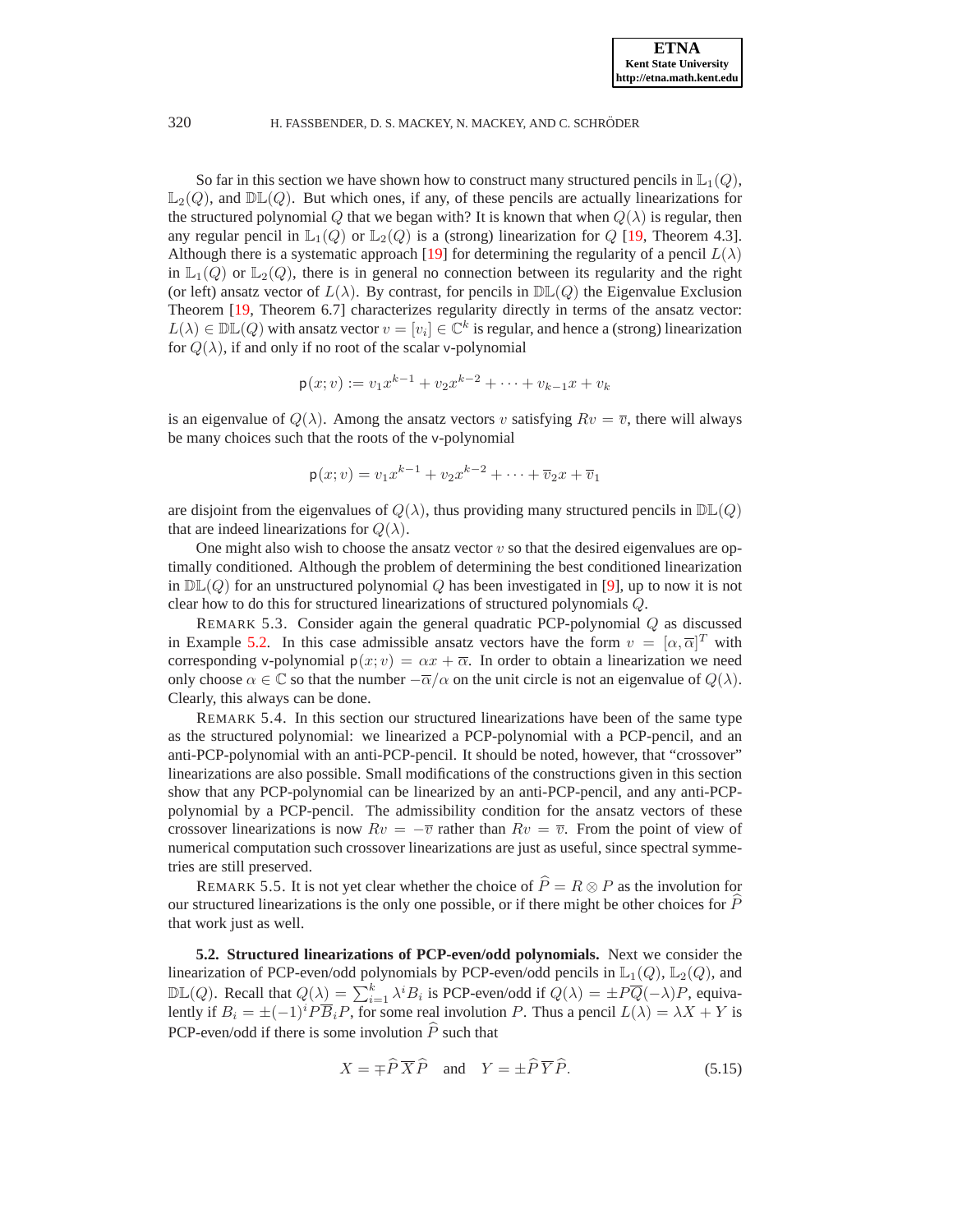| $\overline{\phantom{a}}$<br><b>ETNA</b> |
|-----------------------------------------|
| <b>Kent State University</b>            |
| http://etna.math.kent.edu               |

Now, just as in Section [5.1,](#page-9-3) the first issue is to decide which  $\hat{P}$  to use; certainly we want  $\hat{P}$ such that structured pencils which *linearize*  $Q(\lambda)$  always can be found. The first two possibilities that spring to mind,  $I_k \otimes P$  and  $R_k \otimes P$ , turn out to work only for structured Q having additional restrictions on its coefficient matrices. We will see, however, that choosing

$$
\widehat{P} := \Sigma_k \otimes P = \begin{bmatrix} \ddots & & \\ & -P & \\ & & -P & \\ & & & -P \end{bmatrix}, \text{ where } \Sigma_k := \begin{bmatrix} (-1)^{k-1} & & \\ & (-1)^{k-2} & \\ & & \ddots \\ & & & (-1)^0 \end{bmatrix} \in \mathbb{R}^{k \times k},
$$

works for any PCP-even/odd  $Q(\lambda)$ . Fixing  $\hat{P} = \Sigma_k \otimes P$  for the rest of this section, and partitioning X and Y like  $\hat{P}$  into  $n \times n$  blocks  $X_{ij}$  and  $Y_{ij}$ , we obtain from [\(5.15\)](#page-14-0) that

$$
X_{ij} = \mp (-1)^{i+j} P \overline{X}_{ij} P
$$
 and  $Y_{ij} = \pm (-1)^{i+j} P \overline{Y}_{ij} P.$  (5.16)

<span id="page-15-2"></span><span id="page-15-0"></span>Now we know from [\(5.3\)](#page-8-0) that a pencil  $\lambda X^{(1)} + Y^{(1)}$  is in  $\mathbb{L}_1(Q)$  exactly when

$$
X^{(1)} \boxplus Y^{(1)} = v \otimes [B_k \ B_{k-1} \ \cdots \ B_0], \tag{5.17}
$$

<span id="page-15-1"></span>for some  $v \in \mathbb{C}^k$ . Thus the blocks of such a pencil have to satisfy the conditions

$$
X_{ij}^{(1)} = \begin{cases} v_i B_k, & j = 1, \\ v_i B_{k-j+1} - Y_{i,j-1}^{(1)}, & j > 1, \end{cases}
$$
(5.18)

$$
Y_{ij}^{(1)} = \begin{cases} Y_{ij}^{(1)}, & j < k, \\ v_i B_0, & j = k, \end{cases}
$$
 (5.19)

for an arbitrary choice of the blocks  $Y_{ij}^{(1)}$ , with  $1 \le j \le k-1$  and  $v \in \mathbb{C}^k$ . For  $\lambda X^{(1)} + Y^{(1)}$ to be a structured pencil in  $\mathbb{L}_1(Q)$ , it remains to determine how these arbitrary choices can be made so that all the relations in  $(5.16)$  hold.

To satisfy [\(5.16\)](#page-15-0) for  $Y_{ij}^{(1)}$  with  $j = k$ , i.e., for  $Y_{ik}^{(1)} = v_i B_0$ , we must have

$$
v_i B_0 = \pm (-1)^{i+k} P(\overline{v_i B_0}) P = (-1)^{i+k} \overline{v}_i B_0
$$

for all i. Hence the right ansatz vector v must satisfy  $v_i = (-1)^{i+k} \overline{v}_i$ , or equivalently  $\Sigma_k v = \overline{v}$ . Choosing the rest of the  $Y_{ij}^{(1)}$  for  $1 \le j \le k-1$  in *any* way such that [\(5.16\)](#page-15-0) holds clearly yields  $Y^{(1)}$  such that  $Y^{(1)} = \pm \widehat{P} \overline{Y}^{(1)} \widehat{P}$ . The matrix  $X^{(1)}$  is now completely determined by [\(5.18\)](#page-15-1), and a straightforward, albeit tedious, verification shows that all the relations in  $(5.16)$  hold for this  $X^{(1)}$ . Thus we have obtained a complete description of all the PCP-even/odd pencils in  $\mathbb{L}_1(Q)$ .

REMARK 5.6. It is interesting to note an unexpected consequence of this characterization: when Q is PCP-even, a small variation of the first companion form linearization  $C_1(\lambda)$ is structure-preserving! Letting Z denote the  $k \times k$  cyclic permutation

$$
Z = \begin{bmatrix} 0 & 1 & & \\ & \ddots & \ddots & \\ & & 0 & 1 \\ 1 & & & 0 \end{bmatrix},
$$

we see that the block-row-permuted companion form  $(Z \otimes I)C_1(\lambda)$  is a PCP-even pencil in  $\mathbb{L}_1(Q)$  with right ansatz vector  $v = e_k$ .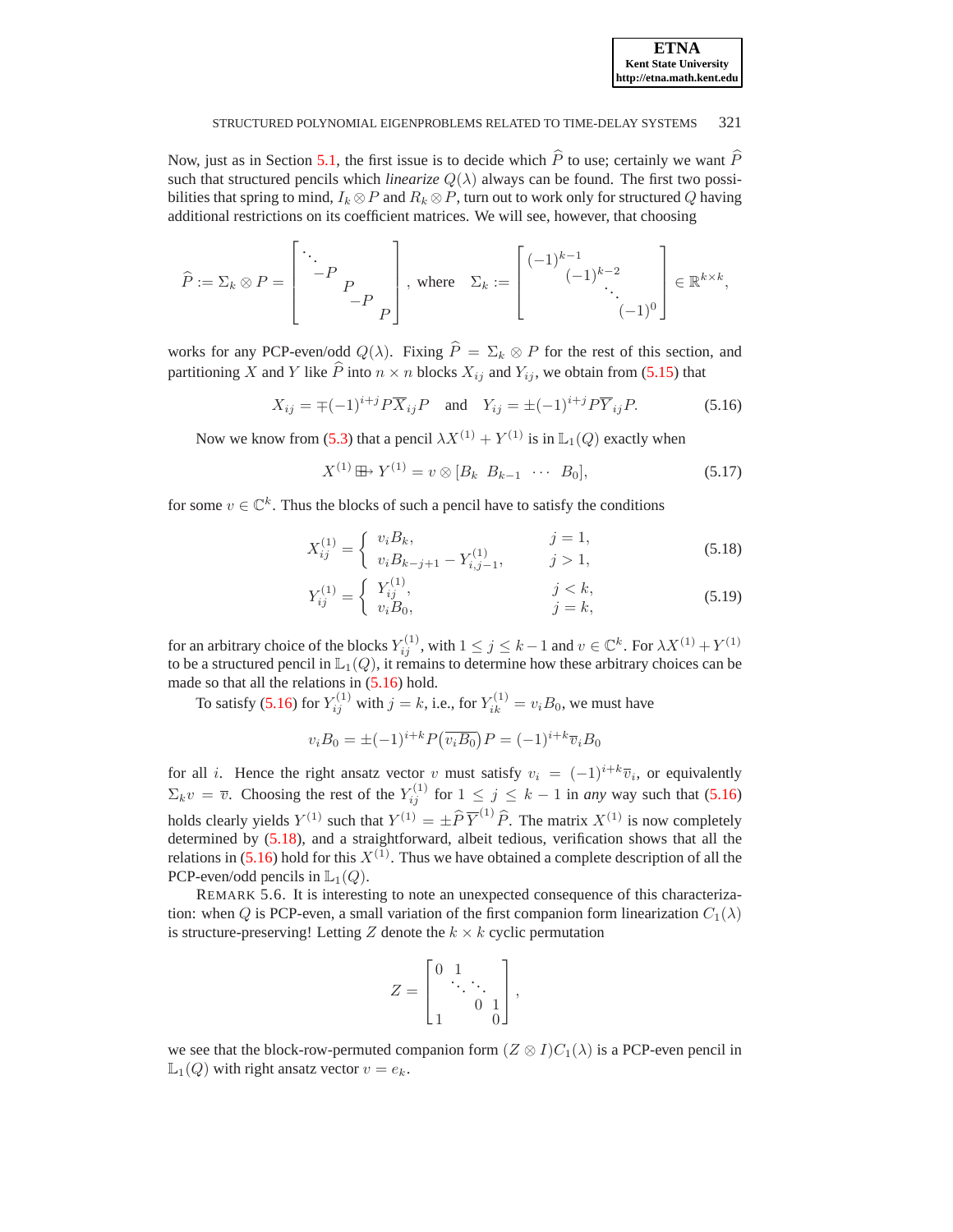<span id="page-16-0"></span>A similar analysis, starting from the row shifted sum characterization [\(5.4\)](#page-8-0) in place of [\(5.17\)](#page-15-2), yields the following description of all the PCP-even/odd pencils  $\lambda X^{(2)} + Y^{(2)}$ in  $\mathbb{L}_2(Q)$  with left ansatz vector w. The blocks of such a structured pencil satisfy

$$
X_{ij}^{(2)} = \begin{cases} w_j B_k, & i = 1, \\ w_j B_{k-i+1} - Y_{i-1,j}^{(2)}, & i > 1, \end{cases}
$$
(5.20)

$$
Y_{ij}^{(2)} = \begin{cases} Y_{ij}^{(2)}, & i < k, \\ w_j B_0, & i = k, \end{cases}
$$
 (5.21)

where once again the left ansatz vector w is required to satisfy  $\Sigma_k w = \overline{w}$ , and the blocks  $Y_{ij}^{(2)}$  for  $1 \le i \le k-1$  are chosen in *any* way so that [\(5.16\)](#page-15-0) holds. The matrix  $X^{(2)}$  is then determined by [\(5.20\)](#page-16-0), and the resulting pencil  $\lambda X^{(2)} + Y^{(2)} \in \mathbb{L}_2(Q)$  is guaranteed to be PCP-even/odd.

When we look in  $D\mathbb{L}(Q)$  for pencils that are PCP-even/odd, we find a situation very much like the one described in Theorem [5.1](#page-12-0) for PCP-polynomials. The following theorem shows that PCP-even/odd pencils in  $D\mathbb{L}(Q)$  are uniquely defined by any admissible ansatz vector v, i.e., by any v that satisfies  $\Sigma_k v = \overline{v}$ .

THEOREM 5.7 (Existence/Uniqueness of PCP-Even/Odd Pencils in DL(Q)). *Suppose*  $Q(\lambda)$  *is a PCP-even/odd polynomial with respect to the involution* P. Let  $v \in \mathbb{C}^k$  *be any vector such that*  $\Sigma_k v = \overline{v}$ *, and let*  $L(\lambda)$  *be the unique pencil in*  $\mathbb{DL}(Q)$  *with ansatz vector v*. *Then*  $L(\lambda)$  *is PCP-even/odd with respect to the involution*  $\hat{P} = \Sigma_k \otimes P$ *.* 

*Proof.* Defining the auxiliary pencil  $\hat{L}(\lambda) := \pm \hat{P} \overline{L}(-\lambda)\hat{P}$ , computations parallel to those in Theorem [5.1](#page-12-0) (with just a few changes) demonstrate that  $\widehat{L}(\lambda)$  is in  $\mathbb{DL}(Q)$  with the same ansatz vector as  $L(\lambda)$ . The "rev" operation is replaced by the substitution  $\lambda \to -\lambda$ , R is replaced by  $\Sigma_k$ , and the observation rev  $\Lambda = R\Lambda$  is replaced by  $\Lambda(-\lambda) = \Sigma_k\Lambda$ . Then the unique determination of  $\mathbb{DL}(Q)$ -pencils by their ansatz vectors implies that  $\widehat{L}(\lambda) \equiv L(\lambda)$ , and hence that  $L(\lambda)$  is PCP-even/odd with respect to  $\hat{P}$ . Further details can be found in [\[3\]](#page-23-7).

To construct these structured pencils  $L(\lambda) \in \mathbb{DL}(Q)$  we once again have two main options: use the explicit formulas for general  $\mathbb{DL}(Q)$ -pencils given in [\[8,](#page-23-5) [19\]](#page-24-5), or alternatively build them up blockwise using a shifted sum construction analogous to the procedures used in [\[17,](#page-24-14) Section 7.3.2] for building  $\star$ -even and  $\star$ -odd linearizations. In this construction we alternate between using the fact that  $L(\lambda) = \lambda X + Y$  is to be in  $\mathbb{L}_1(Q)$  and so must sat-isfy the shifted sum condition [\(5.17\)](#page-15-2), and invoking block-symmetry to ensure that  $L(\lambda)$  is in  $\mathbb{DL}(Q)$ . (Recall that the set of all block-symmetric pencils in  $\mathbb{L}_1(Q)$  is precisely  $\mathbb{DL}(Q)$ .) The determination of the blocks in  $\lambda X + Y$  proceeds in the order indicated in the following diagram.



We start with a choice of ansatz vector v such that  $\Sigma_k v = \overline{v}$ . Then,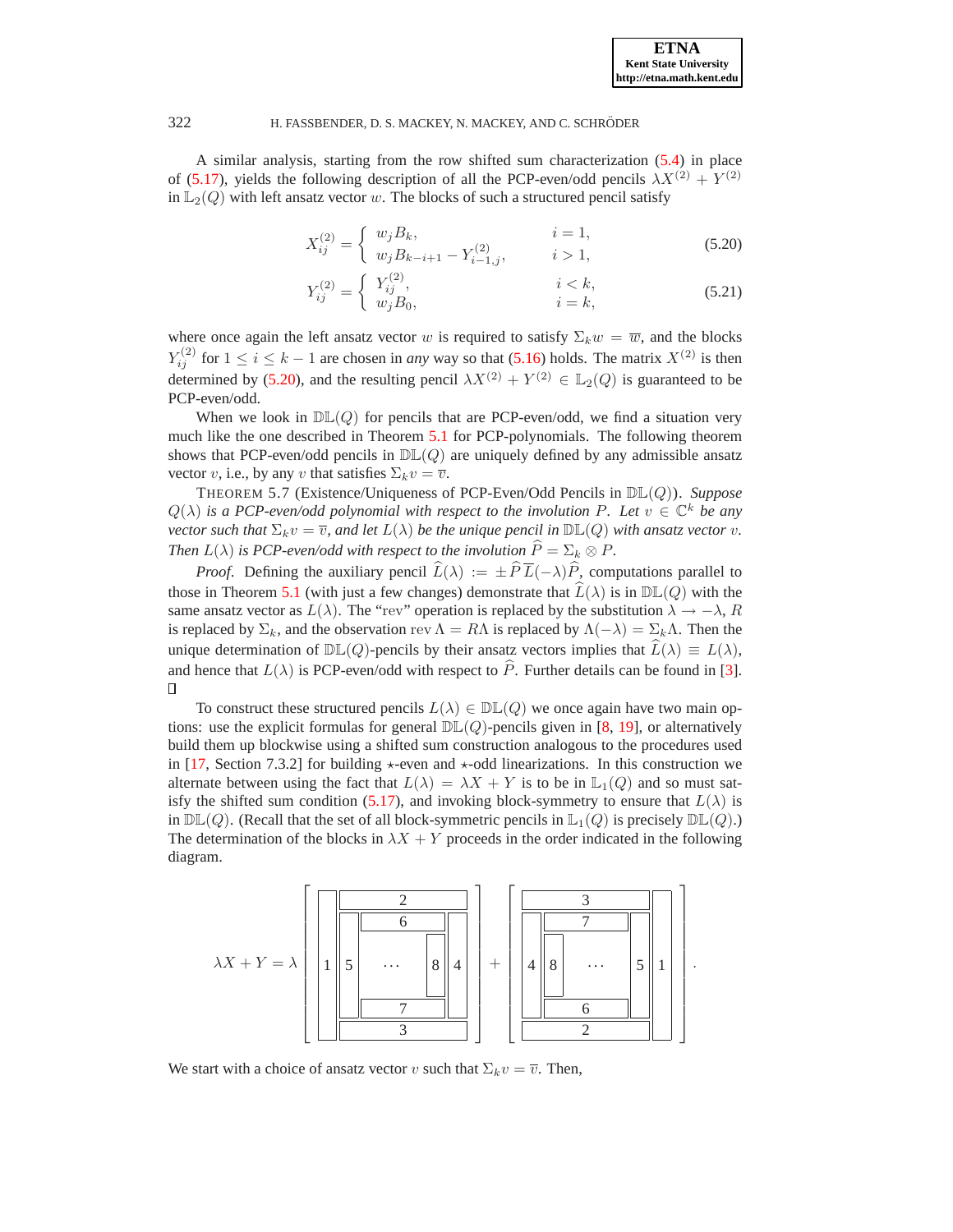- 1.  $L(\lambda)$  being in  $\mathbb{L}_1(Q)$  immediately determines the blocks in the panels labelled by (1); from [\(5.18\)](#page-15-1) and [\(5.19\)](#page-15-1) we know that  $X_{i1} = v_i B_k$  and  $Y_{ik} = v_i B_0$ .
- 2. Block-symmetry now forces the blocks in the panels labelled (2).
- 3. The shifted sum condition [\(5.17\)](#page-15-2) next determines the blocks in the panels labelled (3).
- 4. Block-symmetry now forces the blocks in the panels labelled (4).
- 5. Equation [\(5.17\)](#page-15-2) next determines the blocks in the panels labelled (5).
- 6. Block-symmetry now forces the blocks in the panels labelled (6).
- 7. ...

In summary, each panel labelled with an odd number is constructed using information from the shifted sum condition [\(5.17\)](#page-15-2), while the panels labelled with an even number are constructed so as to maintain block-symmetry. Since the even-numbered panels comprise all the blocks above the diagonal in  $X$  and all the blocks below the diagonal in  $Y$ , we are guaranteed that the construction as a whole will produce a block-symmetric pencil, and hence a pencil in  $\mathbb{DL}(Q)$ .

The question of determining which of these structured pencils in  $\mathbb{DL}(Q)$  is actually a linearization for  $Q$  is handled in the same way as it was in Section [5.1,](#page-9-3) i.e., by using the Eigen-value Exclusion Theorem [\[19,](#page-24-5) Theorem 6.7] for pencils in  $\mathbb{DL}(Q)$ . For any admissible ansatz vector v such that the roots of the v-polynomial  $p(x; v)$  are disjoint from the eigenvalues of Q, the structured pencil in  $\mathbb{DL}(Q)$  corresponding to v will be a linearization for Q. Clearly there will be many such  $v$  for which this is the case.

Finally it should be noted that remarks similar to the ones at the end of Section [5.1,](#page-9-3) e.g., on the existence of "crossover" structured linearizations and the possibility of there being other good choices of involution  $\overline{P}$ , also apply here in the context of PCP-even/odd structure.

<span id="page-17-0"></span>**6. Structured Schur form for PCP-pencils.** Once a PCP-polynomial has been linearized in a structure-preserving manner, the eigenvalues of the resulting PCP-pencil should be computed in such a way that the reciprocal pairing of the spectrum (see Theorem [3.1\)](#page-6-3) is guaranteed.

The generalized Schur decomposition  $(S, T) = (QAZ, QBZ)$  of a matrix pair  $(A, B)$ , where S and T are upper triangular and Q and Z are unitary, is the basis for most numerical approaches to computing eigenvalues and generalized invariant subspaces for the general linear eigenproblem  $(\lambda A + B)x = 0$ . In this section we discuss the computation of a *structured* Schur-type decomposition for the linear PCP-eigenproblem

<span id="page-17-1"></span>
$$
(\lambda X + P\overline{X}P)v = 0,\t(6.1)
$$

where  $X \in \mathbb{C}^{m \times m}$  and  $P \in \mathbb{R}^{m \times m}$  is an involution. We begin by assuming that P is also symmetric; this is true for the involution in the quadratic PCP-eigenproblem arising from the stability analysis of time-delay systems discussed in Section [2,](#page-2-0) as well as in the structured linearizations for such problems described in Section [5.1.](#page-9-3)

Since P is an involution, its eigenvalues are in  $\{\pm 1\}$ , so when P is symmetric it admits a Schur decomposition of the form

$$
P = WDW^T, \qquad D = \begin{bmatrix} I_p & & \\ & -I_{m-p} \end{bmatrix},
$$

where  $W \in \mathbb{R}^{m \times m}$  is orthogonal. With

 $\widehat{X} = W^T X W$  and  $\widehat{v} = W^T v$ 

we can then simplify  $(6.1)$  to the linear PCP-eigenproblem

$$
(\lambda \widehat{X} + D \widehat{X} D)\widehat{v} = 0,
$$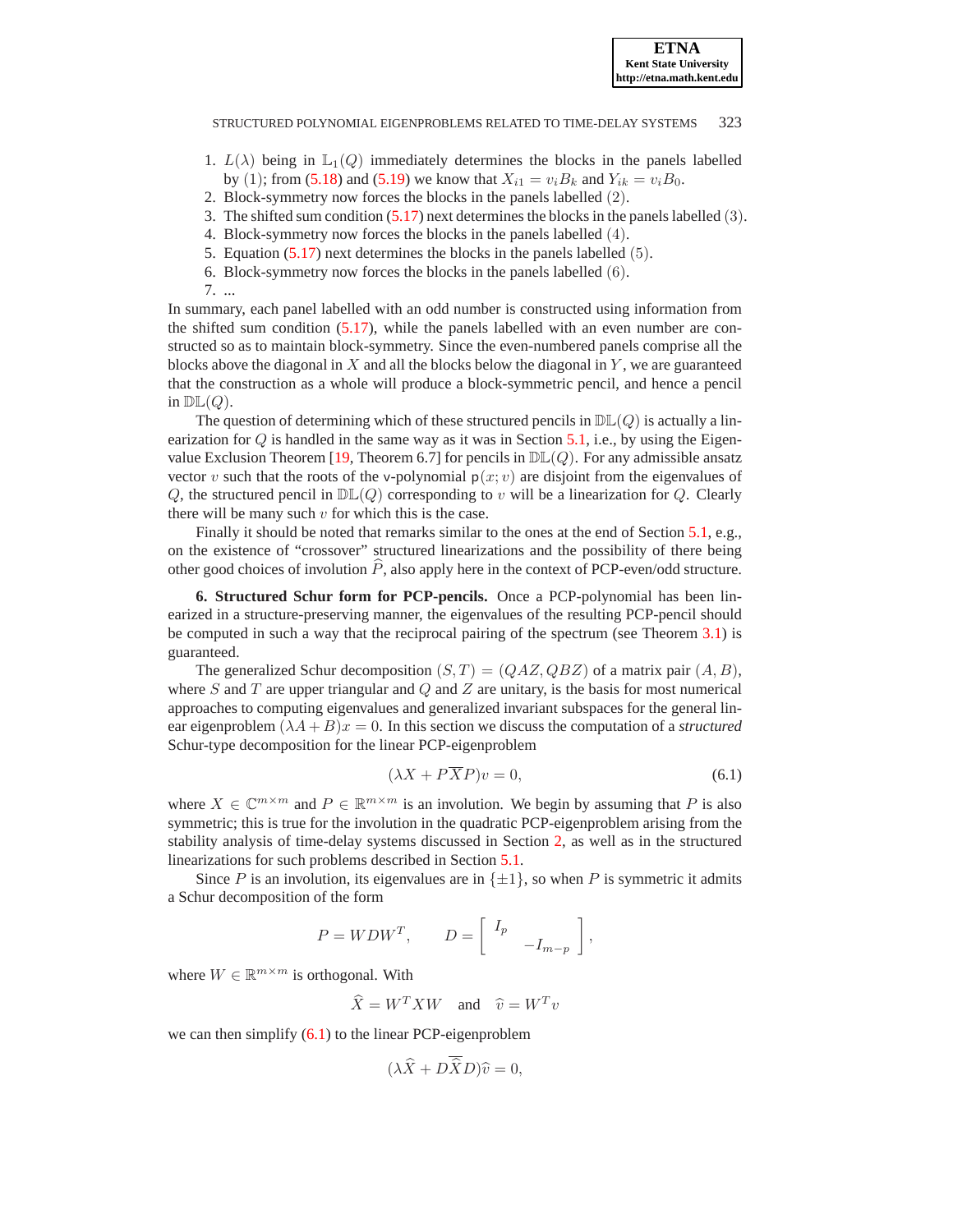with involution  $D$ .

Using a Cayley transform and scaling yields

$$
\tfrac{1}{2}\Big(\mathcal{C}_{+1}\big(\lambda \widehat{X}+D\overline{\widehat{X}}D\big)\Big)(\mu)\widehat{v}=:(\mu N+M)\widehat{v}=0,
$$

where  $\mu = \frac{\lambda - 1}{\lambda + 1}$ . By Theorem [4.1,](#page-7-1) the pencil  $\mu N + M$  is PCP-even with involution D, hence  $N = -D\overline{N}D$  and  $M = D\overline{M}D$ . These relations also can be directly verified from the defining equations  $N := \frac{1}{2}(\hat{X} - D\hat{X}D)$  and  $M := \frac{1}{2}(\hat{X} + D\hat{X}D)$ . Note also that Theorem [3.1](#page-6-3) guarantees symmetry of the spectrum of  $\mu N + M$  with respect to the imaginary axis. Partitioning  $N$  and  $M$  conformably with  $D$ , we have

$$
N = \begin{bmatrix} N_{11} & N_{12} \\ N_{21} & N_{22} \end{bmatrix} = \begin{bmatrix} -\overline{N}_{11} & \overline{N}_{12} \\ \overline{N}_{21} & -\overline{N}_{22} \end{bmatrix} = -D\overline{N}D,
$$
  

$$
M = \begin{bmatrix} M_{11} & M_{12} \\ M_{21} & M_{22} \end{bmatrix} = \begin{bmatrix} \overline{M}_{11} & -\overline{M}_{12} \\ -\overline{M}_{21} & \overline{M}_{22} \end{bmatrix} = D\overline{M}D.
$$

Hence, the blocks  $N_{12}$ ,  $N_{21}$ ,  $M_{11}$ , and  $M_{22}$  are real, while  $N_{11}$ ,  $N_{22}$ ,  $M_{12}$ , and  $M_{21}$  are purely imaginary.

Multiplying on both sides by  $\tilde{D} := \text{diag}(I_p, -iI_{m-p})$  yields the equivalent *real* pencil

$$
\widetilde{D}(\mu N + M)\widetilde{D} = \left(\mu \begin{bmatrix} i\text{Im}(\widehat{X}_{11}) & -i\text{Re}(\widehat{X}_{12}) \\ -i\text{Re}(\widehat{X}_{21}) & -i\text{Im}(\widehat{X}_{22}) \end{bmatrix} + \begin{bmatrix} \text{Re}(\widehat{X}_{11}) & \text{Im}(\widehat{X}_{12}) \\ \text{Im}(\widehat{X}_{21}) & -\text{Re}(\widehat{X}_{22}) \end{bmatrix} \right)
$$
\n
$$
= \left(-i\mu \begin{bmatrix} -\text{Im}(\widehat{X}_{11}) & \text{Re}(\widehat{X}_{12}) \\ \text{Re}(\widehat{X}_{21}) & \text{Im}(\widehat{X}_{22}) \end{bmatrix} + \begin{bmatrix} \text{Re}(\widehat{X}_{11}) & \text{Im}(\widehat{X}_{12}) \\ \text{Im}(\widehat{X}_{21}) & -\text{Re}(\widehat{X}_{22}) \end{bmatrix} \right)
$$
\n
$$
= : (\nu X_1 + X_2),
$$

with  $X_1, X_2$  real, and  $\nu = -i\mu$ . Here  $\text{Re}(X)$  and  $\text{Im}(X)$  denote the real and imaginary parts of  $X$ , respectively.

Now let  $(\widetilde{S}, \widetilde{T}) = (\widetilde{Q}X_1\widetilde{Z}, \widetilde{Q}X_2\widetilde{Z})$  be a *real* generalized Schur form for the real pair  $(X_1, X_2)$ , i.e.,  $\widetilde{Q}$  and  $\widetilde{Z}$  are real orthogonal,  $\widetilde{T}$  is real and upper triangular, and  $\widetilde{S}$  is real and quasi-upper triangular with  $1 \times 1$  and  $2 \times 2$  blocks. Any  $1 \times 1$  block in this real Schur form corresponds to a real eigenvalue of  $\nu X_1 + X_2$ , hence to a purely imaginary eigenvalue of  $\mu N + M$ , and thus to an eigenvalue of  $\lambda X + PXP$  on the unit circle. Similarly, any  $2 \times 2$ block corresponds to a complex conjugate pair of eigenvalues for  $\nu X_1 + X_2$ , which in turn corresponds to an eigenvalue pair  $(\mu, -\bar{\mu})$  for  $\mu N + M$ , and hence to a reciprocal pair of eigenvalues  $(\lambda, 1/\overline{\lambda})$  for  $\lambda X + P\overline{X}P$ . Thus, we see that the block structure in the real Schur form of the real pencil  $\nu X_1 + X_2$  precisely mirrors the reciprocal pairing structure in the spectrum of the original PCP-pencil  $\lambda X + P\overline{X}P$ .

We recover a structured Schur form for  $\lambda X + P\overline{X}P$  by re-assembling all the transformations together to obtain

$$
(\underbrace{\widetilde{Q}\widetilde{D}W^T}_{Q})(\lambda X+P\overline{X}P)(\underbrace{W\widetilde{D}\widetilde{Z}}_{Z})=\lambda\underbrace{(\widetilde{T}-i\widetilde{S})}_{S}+\underbrace{(\widetilde{T}+i\widetilde{S})}_{T}.
$$

Since  $\lambda S + T = \lambda S + \overline{S}$ , this Schur form is again a PCP-pencil, but with respect to the involution  $P = I$ . This derivation is the basis for Algorithm [6.1.](#page-19-0)

This algorithm has several advantages over the standard QZ algorithm applied directly to  $\lambda X + P\overline{X}P$ . First, it is faster, since the main computational work is the real QZ algorithm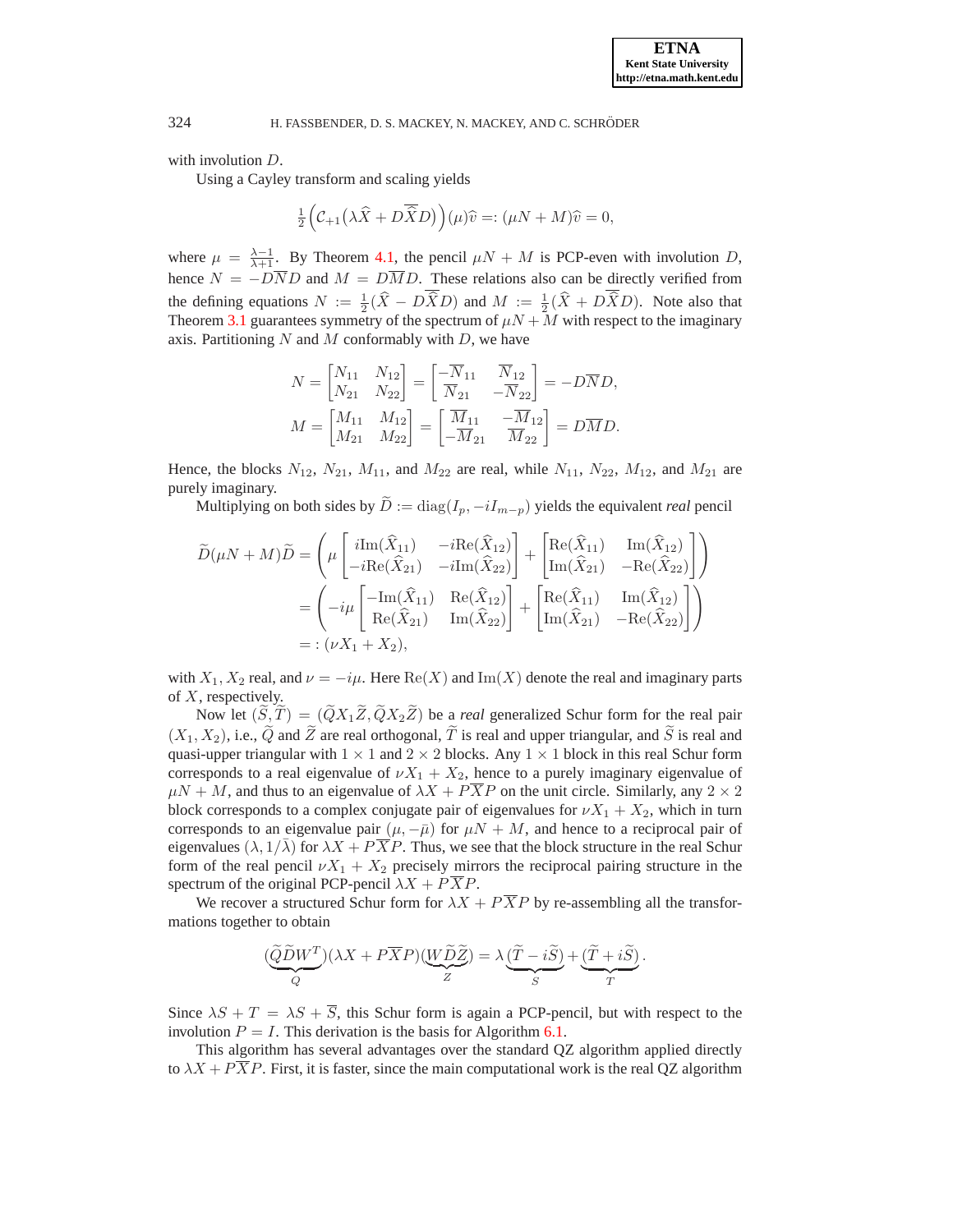<span id="page-19-0"></span>ALGORITHM 6.1 (Structured Schur form for PCP-pencils). **Input:**  $X \in \mathbb{C}^{m \times m}$  and  $P \in \mathbb{R}^{m \times m}$ , with  $P^2 = I$  and  $P^T = P$ . **Output:** Unitary  $Q, Z \in \mathbb{C}^{m \times m}$  and block upper triangular  $S \in \mathbb{C}^{m \times m}$  such that  $QXZ =$ S and  $QP\overline{X}PZ = \overline{S}$ ; the diagonal blocks of S are only of size  $1 \times 1$  (corresponding to eigenvalues of magnitude 1) and  $2 \times 2$  (corresponding to pairs of eigenvalues of the form  $(\lambda, 1/\lambda)$ ). 1:  $P \to WDW^T$  with  $D = \text{diag}(I_p, -I_{m-p})$  [find real symmetric Schur form] 2:  $\hat{X} \leftarrow W^T X W$ 3:  $X_1 \leftarrow$  $\left[-\text{Im}(\hat{X}_{11}) \quad \text{Re}(\hat{X}_{12})\right]$  $\text{Re}(X_{21})$  Im $(X_{22})$ 1 , where  $\widehat{X}_{11} \in \mathbb{C}^{p \times p}$ 4:  $X_2 \leftarrow$  $\begin{bmatrix} \text{Re}(\hat{X}_{11}) & \text{Im}(\hat{X}_{12}) \end{bmatrix}$  $\text{Im}(X_{21}) - \text{Re}(X_{22})$ 1 , where  $\widehat{X}_{11} \in \mathbb{C}^{p \times p}$ 5:  $(X_1, X_2) \rightarrow (\tilde{Q}^T \tilde{S} \tilde{Z}^T, \tilde{Q}^T \tilde{T} \tilde{Z}^T)$  [compute real generalized Schur form] 6:  $Q \leftarrow \widetilde{Q} \text{ diag}(I_p, -iI_{m-p})W^T$ ,  $Z \leftarrow W \text{diag}(I_p, -iI_{m-p})\widetilde{Z}$ 

7:  $S \leftarrow \widetilde{T} - i\widetilde{S}$ 

rather than the complex QZ algorithm. Second, structure preservation guarantees reciprocally paired eigenvalues; in particular, the presence of eigenvalues on the unit circle can be robustly detected. It is interesting to note that an algorithm with these properties (computation of a *structured* Schur form with the resulting guaranteed spectral symmetry, and greater efficiency than the standard QZ algorithm) is not yet available for the T- or ∗-palindromic eigenvalue problems.

In many applications it is also necessary to compute eigenvectors for a PCP-polynomial, e.g., in the stability analysis of time-delay systems described in Section [2.](#page-2-0) These can be found by starting with the eigenvalue problem  $(\nu \hat{S} + \hat{T})x = 0$  in real generalized Schur form, and computing eigenvectors  $x$  using standard methods. It then follows that

$$
\left(\frac{1+i\nu}{1-i\nu}S+T\right)x = \left(\frac{1+i\nu}{1-i\nu}S+\overline{S}\right)x = 0,
$$

which in turn implies that

$$
\left(\frac{1+i\nu}{1-i\nu}X + P\overline{X}P\right)(Zx) = 0.
$$

In other words,  $v = Zx$  is an eigenvector of the pencil in [\(6.1\)](#page-17-1) corresponding to the eigenvalue  $\lambda = \frac{1+i\nu}{1-i\nu}$ . If this pencil was originally obtained as a structured linearization in  $\mathbb{L}_1(Q)$  for a PCP-polynomial  $Q(\lambda)$ , then (as described in Section [5\)](#page-7-0) v must be of the form  $\Lambda \otimes u$  for some eigenvector u of  $Q(\lambda)$  corresponding to the eigenvalue  $\lambda = \frac{1+i\nu}{1-i\nu}$ . Thus, eigenvectors u of  $Q(\lambda)$  are immediately recoverable from the eigenvectors v of the pencil in [\(6.1\)](#page-17-1).

REMARK 6.2. Any real involution  $P$  that is not symmetric admits a Schur decomposition of the form

$$
R = W^T P W = \begin{bmatrix} I_p & R_{12} \\ & -I_{m-p} \end{bmatrix}.
$$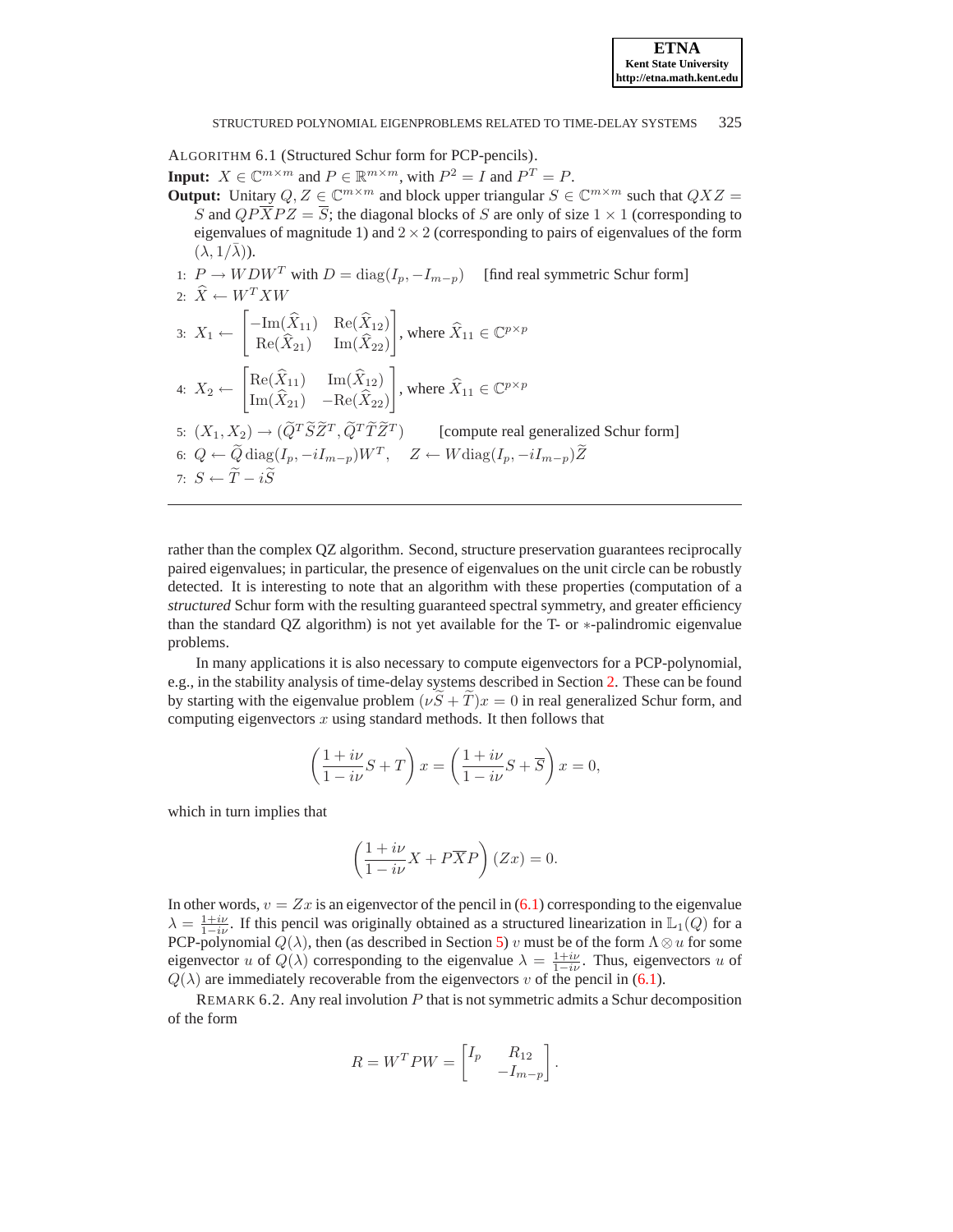

<span id="page-20-1"></span>FIGURE 7.1. *Metal strip with two* L<sup>p</sup> *cells (three capacitive cells dashed) (a), and small PEEC model for metal strip (b). Figures are redrawn from [\[1\]](#page-23-8).*

Defining

$$
K := \begin{bmatrix} I_p & \frac{1}{2}R_{12} \\ -I_{m-p} \end{bmatrix},
$$

we have  $K^{-1}RK = D = \text{diag}(I_p, -I_{m-p})$ , and so  $P = \widetilde{W}D\widetilde{W}^{-1}$  with  $\widetilde{W} = WK$ . Thus, if P is only mildly non-normal (i.e.,  $\|\hat{R}_{12}\|$  is small), then there is a well-conditioned similarity transformation that brings P to the diagonal form D, and replacing W by  $\widetilde{W}$  and  $W^T$  by  $\widetilde{W}^{-1}$  in Algorithm [6.1](#page-19-0) would still be a reasonable way to compute the eigenvalues and eigenvectors of a PCP-pencil. Note, however, that the output matrices  $Q$  and  $\overline{Z}$  will no longer be unitary.

REMARK 6.3. Note that with some minor modifications, Algorithm [6.1](#page-19-0) also can be used on an anti-PCP-pencil to compute a structured Schur form that is anti-PCP, of the form  $\lambda S - \overline{S}$ .

<span id="page-20-0"></span>**7. Applications and numerical results.** As we saw earlier in Section [2,](#page-2-0) eigenvalue problems with PCP-structure arise in the stability analysis of neutral linear time-delay systems. Such systems provide useful mathematical models in many physical application areas (see [\[13,](#page-24-9) [22\]](#page-24-11) and the references therein); one example is circuits with delay elements, such as transmission lines and partial element equivalent circuits (PEEC's). A realistic problem motivated by the small PEEC model in Figure [7.1](#page-20-1) is given by

$$
S = \begin{cases} D_1 \dot{x}(t-h) + \dot{x}(t) = A_0 x(t) + A_1 x(t-h), & t \ge 0, \\ x(t) = \varphi(t), & t \in [-h, 0), \end{cases}
$$
(7.1)

<span id="page-20-2"></span>where

$$
A_0 = 100 \begin{bmatrix} -7 & 1 & 2 \\ 3 & -9 & 0 \\ 1 & 2 & -6 \end{bmatrix}, A_1 = 100 \begin{bmatrix} 1 & 0 & -3 \\ -0.5 & -0.5 & -1 \\ -0.5 & -1.5 & 0 \end{bmatrix},
$$
  
\n
$$
D_1 = -\frac{1}{72} \begin{bmatrix} -1 & 5 & 2 \\ 4 & 0 & 3 \\ -2 & 4 & 1 \end{bmatrix}, D_0 = I,
$$
  
\n
$$
\varphi(t) = \begin{bmatrix} \sin(t), & \sin(2t), & \sin(3t) \end{bmatrix}^T.
$$

More details on this example can be found in [\[1\]](#page-23-8).

The quadratic eigenproblem [\(2.13\)](#page-4-4) for this example is  $(z^2E + zF + G)u = 0$ , with

$$
E = (D_0 \otimes A_1) + (A_0 \otimes D_1), \quad G = (D_1 \otimes A_0) + (A_1 \otimes D_0),
$$
  

$$
F = (D_0 \otimes A_0) + (A_0 \otimes D_0) + (D_1 \otimes A_1) + (A_1 \otimes D_1).
$$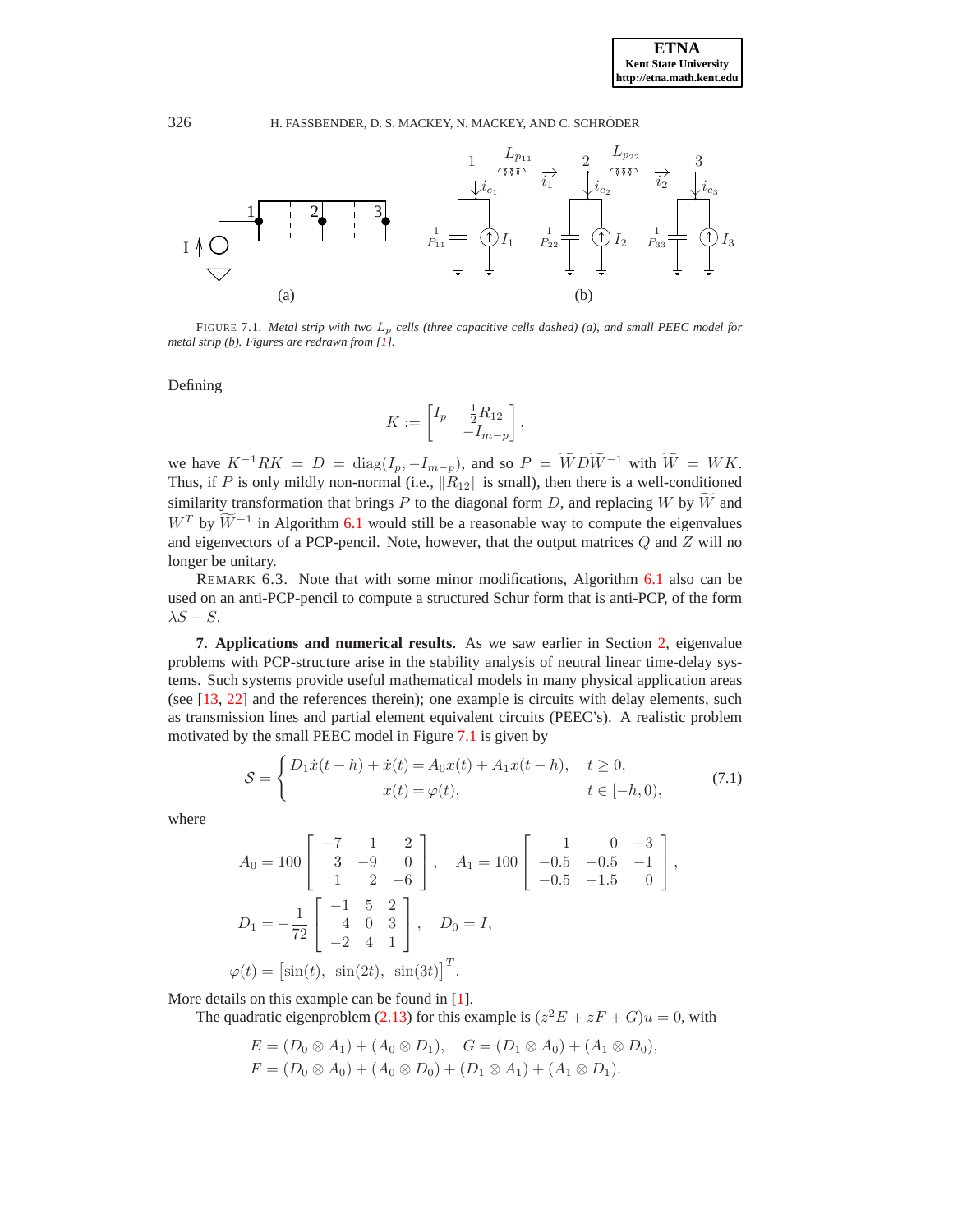It is easy to verify that  $E = P\overline{G}P$  and  $F = P\overline{F}P$  hold for

$$
P = \left[ \begin{array}{ccc} M_{11} & M_{21} & M_{31} \\ M_{12} & M_{22} & M_{32} \\ M_{13} & M_{23} & M_{33} \end{array} \right],
$$

where  $M_{ij}$  denotes the 3  $\times$  3 matrix with the entry 1 in position  $(i, j)$  and zeroes everywhere else.

The standard companion forms for this quadratic eigenproblem are

$$
C_1(\lambda) = \lambda \begin{bmatrix} E \\ I \end{bmatrix} + \begin{bmatrix} F & G \\ -I & 0 \end{bmatrix} \text{ and } C_2(\lambda) = \lambda \begin{bmatrix} E \\ I \end{bmatrix} + \begin{bmatrix} F & -I \\ G & 0 \end{bmatrix}.
$$

<span id="page-21-0"></span>A structured pencil in  $\mathbb{L}_1(Q)$  (as discussed in Section [5.1\)](#page-9-3) is given by

$$
\lambda \begin{bmatrix} v_1 E & -X_{12} \\ \overline{v}_1 E & \overline{v}_1 F + P \overline{X}_{12} P \end{bmatrix} + \begin{bmatrix} X_{12} + v_1 F & v_1 P \overline{E} P \\ -P \overline{X}_{12} P & \overline{v}_1 P \overline{E} P \end{bmatrix}, \quad v_1 \in \mathbb{C}, \tag{7.2}
$$

<span id="page-21-1"></span>where  $X_{12}$  is arbitrary, while a structured pencil in  $\mathbb{L}_2(Q)$  is given by

$$
\lambda \begin{bmatrix} w_1 E & \overline{w}_1 E \\ X_{21} & \overline{w}_1 F - P \overline{X}_{21} P \end{bmatrix} + \begin{bmatrix} w_1 F - X_{21} & P \overline{X}_{21} P \\ w_1 P \overline{E} P & \overline{w}_1 P \overline{E} P \end{bmatrix}, \quad w_1 \in \mathbb{C}, \tag{7.3}
$$

where  $X_{21}$  is arbitrary. With  $w_1 = v_1$  and  $X_{21} = \overline{v}_1 E = -X_{12}$ , the pencils [\(7.2\)](#page-21-0) and [\(7.3\)](#page-21-1) are the same. Thus

$$
\lambda \left[ \begin{array}{cc} v_1 E & \overline{v}_1 E \\ \overline{v}_1 E & \overline{v}_1 F - v_1 P \overline{E} P \end{array} \right] + \left[ \begin{array}{cc} v_1 F - \overline{v}_1 E & v_1 P \overline{E} P \\ v_1 P \overline{E} P & \overline{v}_1 P \overline{E} P \end{array} \right] \tag{7.4}
$$

<span id="page-21-2"></span>defines the unique structured pencil (up to choice of scalar  $v_1$ ) belonging to the intersection  $\mathbb{DL}(Q) = \mathbb{L}_1(Q) \cap \mathbb{L}_2(Q)$ . By the Eigenvalue Exclusion Theorem [\[19,](#page-24-5) Theorem 6.7], the pencil [\(7.4\)](#page-21-2) is a structured linearization if and only if  $-\overline{v}_1/v_1$  is not an eigenvalue of  $Q(\lambda)$ .

Choosing  $v_1 = 1$  and applying Algorithm [6.1,](#page-19-0) we found that [\(7.4\)](#page-21-2) has no eigenvalues on the unit circle, so the time-delay system S in  $(7.1)$  has no critical delays. The system S is stable for  $h = 0$ , since all eigenvalues of the pencil  $L(\alpha) = \alpha(D_0 + D_1) - (A_0 + A_1)$  have negative real part. Continuity of the eigenvalues of  $S$  as a function of the delay h then implies that S is stable for every choice of the delay  $h \geq 0$ , a property known as *delay-independent stability*.

Our next example arises from the discretization of a partial delay-differential equation (PDDE), taken from Example 3.22 in [\[13,](#page-24-9) Sections 2.4.1, 3.3, 3.5.2]. It consists of the retarded time-delay system

$$
\dot{x}(t) = A_0 x(t) + A_1 x(t - h_1) + A_2 x(t - h_2),\tag{7.5}
$$

<span id="page-21-3"></span>where  $A_0 \in \mathbb{R}^{n \times n}$  is tridiagonal and  $A_1, A_2 \in \mathbb{R}^{n \times n}$  are diagonal with

$$
(A_0)_{kj} = \begin{cases} -2(n+1)^2/\pi^2 + a_0 + b_0 \sin(j\pi/(n+1)), & \text{if } k = j, \\ (n+1)^2/\pi^2, & \text{if } |k - j| = 1, \end{cases}
$$
  

$$
(A_1)_{jj} = a_1 + b_1 \frac{j\pi}{n+1} \Big( 1 - e^{-\pi(1-j/(n+1))} \Big),
$$
  

$$
(A_2)_{jj} = a_2 + b_2 \frac{j\pi^2}{n+1} \big( 1 - j/(n+1) \big).
$$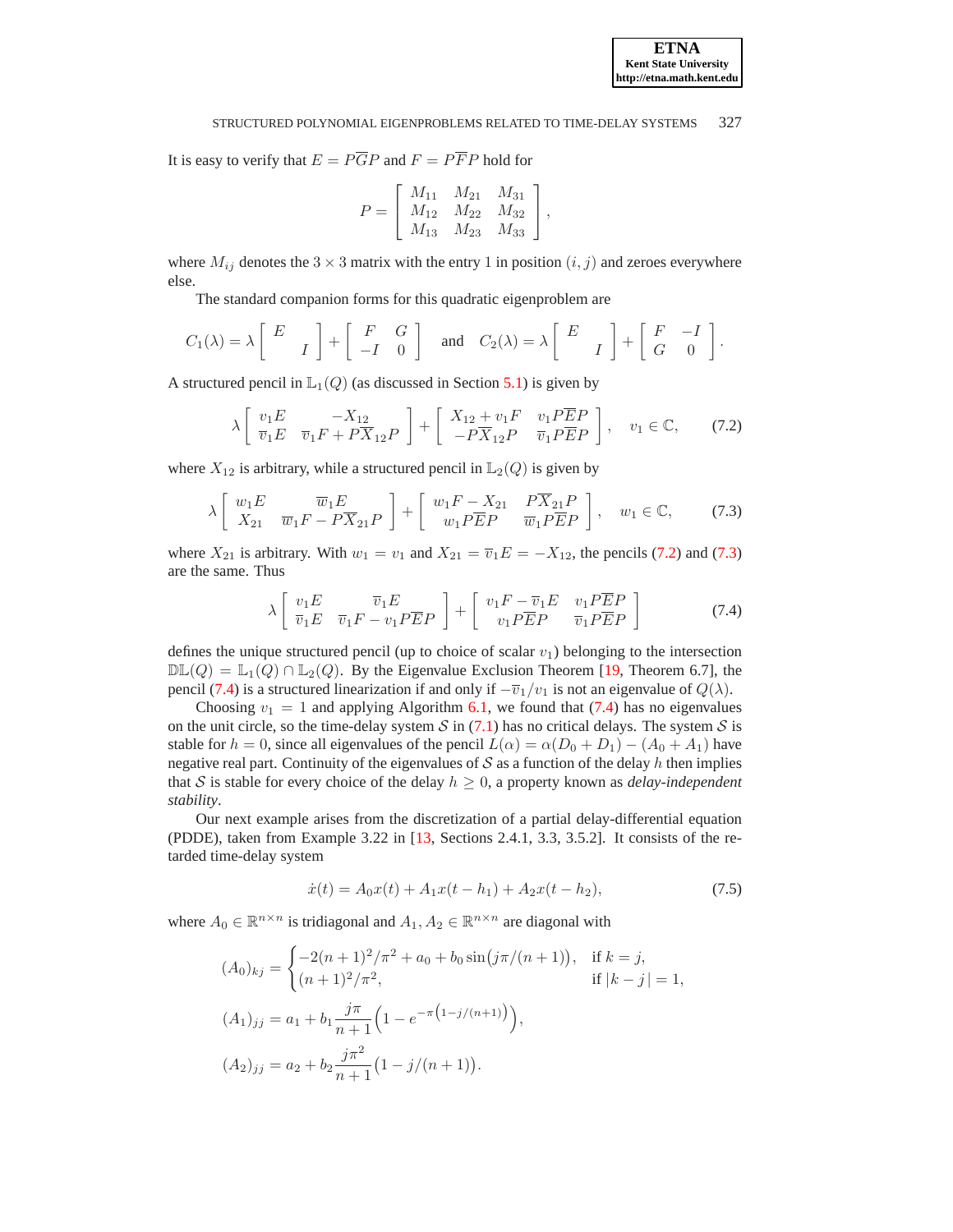Here  $a_{\ell}, b_{\ell}$  are real scalar parameters and  $n \in \mathbb{N}$  is the number of uniformly spaced interior grid points in the discretization of the PDDE. We used the values

$$
a_0 = 2, b_0 = 0.3, a_1 = -2, b_1 = 0.2, a_2 = -2, b_2 = -0.3
$$

(as in [\[13\]](#page-24-9)) and considered various values for n. With  $\varphi_1 = -\pi/2$  (i.e.,  $e^{i\varphi_1} = i$ ) the quadratic PCP eigenvalue problem to solve is

$$
(\lambda^2 E + \lambda F + P\overline{E}P)v = 0,\t(7.6)
$$

where

<span id="page-22-1"></span>
$$
E = I \otimes A_2, \quad F = (I \otimes (A_0 - iA_1)) + ((A_0 + iA_1) \otimes I),
$$

and P is the  $n^2 \times n^2$  permutation that interchanges the order of Kronecker products as in [\(2.15\)](#page-5-2). Table [7.1](#page-22-0) displays the results of our numerical experiments. Here  $n$  denotes the dimension of the time-delay system  $(7.5)$ ,  $2n^2$  the dimension of the PCP-pencil  $(7.4)$ , and  $t_{\text{polyeig}}, t_{\text{QZ}}, t_{\text{PCP}}$  denote the execution times in seconds for the three tested methods:

- 1. solving the quadratic eigenvalue problem [\(7.6\)](#page-22-1) using the Matlab polyeig command, which applies the QZ algorithm to a (permuted) companion form,
- 2. solving the generalized eigenproblem for the PCP-pencil [\(7.4\)](#page-21-2) using the Matlab QZ algorithm, and
- 3. solving the eigenproblem for the PCP-pencil [\(7.4\)](#page-21-2) using Algorithm [6.1.](#page-19-0)

All computations were done in Matlab 7.5 (R2007b) under OpenSUSE Linux 10.2 (kernel 2.6.18, 64 bit) on a Core 2 Duo Processor E6850 3.0GHz with 4GB memory. The quantities  $err_{\text{polyeig}}$  and  $err_{\text{QZ}}$ , defined by

$$
\text{err} = \max_{\lambda_j} \min_{\lambda_k} \frac{|\lambda_j - (1/\overline{\lambda}_k)|}{|\lambda_j|},
$$

where  $\lambda_j, \lambda_k$  are (not necessarily distinct) eigenvalues of [\(7.6\)](#page-22-1), measure the distance of the computed eigenvalues from being paired for the two unstructured methods. Note that this measure is zero for Algorithm [6.1](#page-19-0) by construction. The numbers  $\#_{\text{polyeig}}$ ,  $\#_{\text{QZ}}$ , and  $\#_{\text{PCP}}$ denote the number of eigenvalues on the unit circle found by each method; for the unstructured methods this is the number of eigenvalues  $\lambda$  with  $\left| \lambda \right| - 1 \right| < 10^{-14}$ , while for Algo-rithm [6.1](#page-19-0) this is the number of  $1 \times 1$  blocks in the structured Schur form.

As it can be seen from Table [7.1,](#page-22-0) our structured method is about twice as fast as both unstructured methods. Note that the QZ algorithm applied to the PCP linearization (column  $t_{\rm QZ}$ ) is slightly slower than the QZ algorithm applied to a companion form linearization (column  $t_{\text{polyeig}}$ ). On the other hand, the eigenvalues computed by  $\text{polyeig}$  are not as well

TABLE 7.1 *Comparison of* polyeig*,* QZ*, and Algorithm [6.1](#page-19-0)*

<span id="page-22-0"></span>

| $\boldsymbol{n}$ | $2n^2$ | $t_{\text{polyeig}}$ | $t_{\rm OZ}$ | $t_{\rm PCP}$ | $err_{\text{polyeig}}$ | $err_{OZ}$ | $\#_{\text{polyeig}}$ | $\#\text{oz}$ | #PCP |
|------------------|--------|----------------------|--------------|---------------|------------------------|------------|-----------------------|---------------|------|
|                  | 50     | 0.02                 | 0.02         | 0.01          | $5.5e-15$              | $3.7e-15$  |                       |               |      |
| 10               | 200    | 0.50                 | 0.55         | 0.28          | $6.5e-14$              | $1.2e-13$  | 4                     |               |      |
| 15               | 450    | 5.5                  | 6.3          | 3.0           | $4.4e-13$              | $2.6e-13$  | 4                     |               |      |
| 20               | 800    | 33                   | 36           | 20            | $1.3e-12$              | $4.8e-13$  |                       |               |      |
| 25               | 1250   | 131                  | 137          | 72            | $3.1e-12$              | $6.6e-13$  |                       |               |      |
| 30               | 1800   | 413                  | 435          |               | $1.1e-11$              | 7.5e-13    |                       |               |      |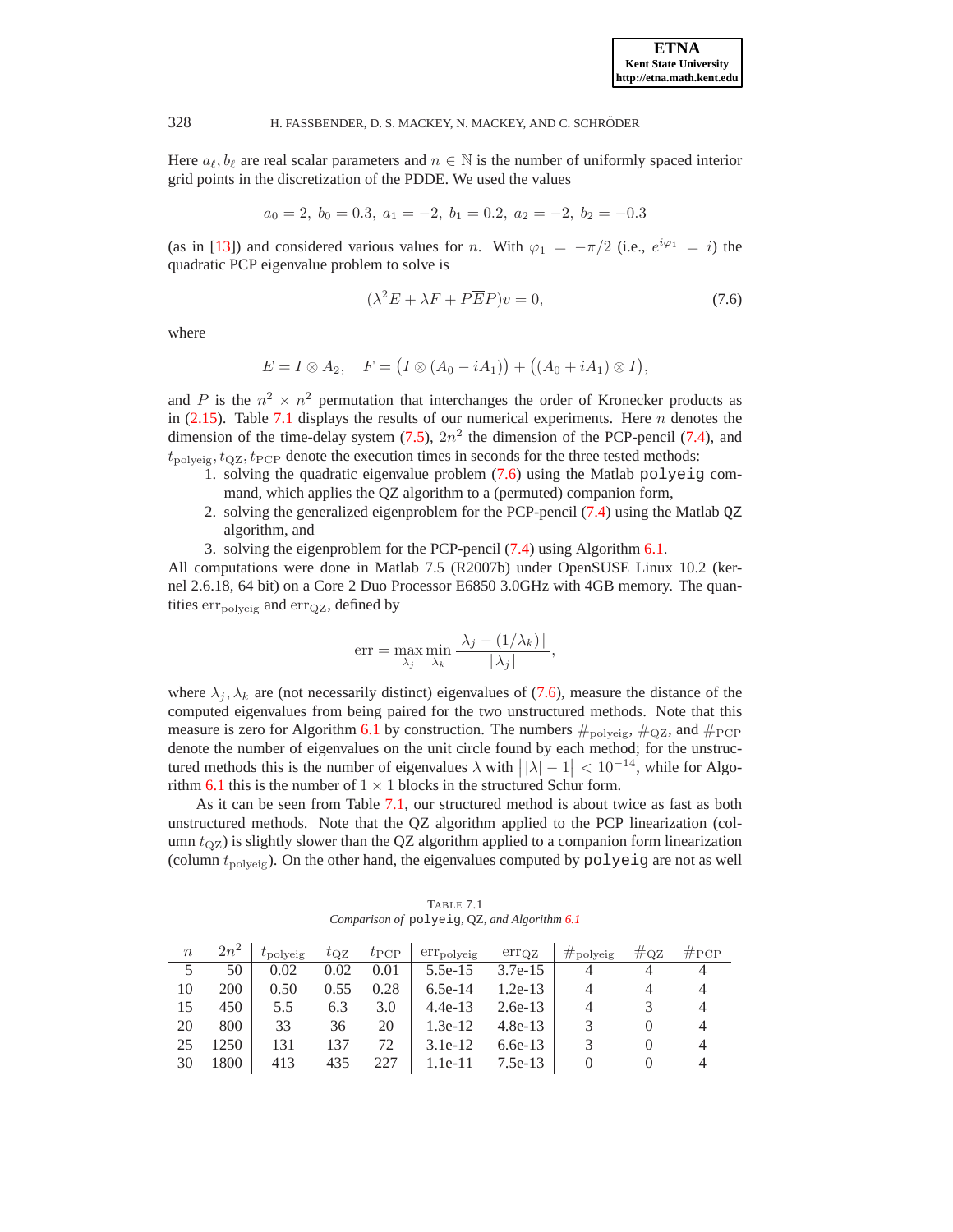paired as those computed by the QZ algorithm applied to the PCP linearization. In the timedelay setting the only eigenvalues of interest are those on the unit circle and in this respect the three methods perform very differently. All methods correctly find the number of eigenvalues of unit magnitude for  $n = 5, 10$ . For larger n the unstructured methods do not find all, and sometimes not any, of the desired eigenvalues. In particular, for  $n = 30$  only the structured method finds all 4 eigenvalues on the unit circle, whereas the unstructured methods find none.

As a third example, we tested PCP-pencils of the form  $\lambda X + P\overline{X}P$ , where X is randomly generated by the Matlab command randn(n)+i\*randn(n) and P is the matrix R defined in [\(5.6\)](#page-9-1). We found that, for  $50 < n < 2000$ , our Algorithm [6.1](#page-19-0) performs 2.5 to 3 times faster than the QZ algorithm on this type of problem.

**8. Concluding summary.** Motivated by a quadratic eigenproblem arising in the stability analysis of time-delay systems [\[13\]](#page-24-9), we have identified a new type of matrix polynomial structure, termed PCP-structure, that is analogous to the palindromic structures investigated in [\[18\]](#page-24-0). The properties of these PCP-polynomials were investigated, along with those of three closely related structures: anti-PCP, PCP-even and PCP-odd polynomials. Spectral symmetries were revealed, and relationships between these structures were established via the Cayley transformation.

Building on the work in [\[19\]](#page-24-5), we have shown how to construct structure-preserving linearizations for all these structured polynomials in the pencil spaces  $\mathbb{L}_1(Q)$ ,  $\mathbb{L}_2(Q)$ , and  $\mathbb{DL}(Q)$ . In addition to preservation of eigenvalue symmetry, such linearizations also permit easy eigenvector recovery, which can be an important consideration in applications. Structured Schur forms for PCP and anti-PCP pencils were derived, along with a new algorithm for their computation, which compares favorably with the QZ algorithm. Using a structure-preserving linearization followed by the computation of a structured Schur form thus allows us to solve the new structured eigenproblem efficiently, reliably, and with guaranteed preservation of spectral symmetries.

**Acknowledgment.** The authors thank Elias Jarlebring for many enlightening discussions about time-delay systems.

#### **REFERENCES**

- <span id="page-23-8"></span><span id="page-23-0"></span>[1] A. BELLEN, N. GUGLIELMI, AND A.E. RUEHLI, *Methods for linear systems of circuit delay-differential equations of neutral type*, IEEE Trans. Circuits Systems I Fund. Theory Appl., 46 (1999), pp. 212–216.
- [2] R. BYERS, D. S. MACKEY, V. MEHRMANN, AND H. XU, *Symplectic, BVD, and palindromic approaches to discrete-time control problems*, MIMS EPrint 2008.35, Manchester Institute for Mathematical Sciences, The University of Manchester, UK, Mar. 2008. To appear in the "Jubilee Collection of Papers dedicated to the 60th Anniversary of Mihail Konstantinov" (P. Petkov and N. Christov, eds.), Bulgarian Academy of Sciences, Sofia, 2009.
- <span id="page-23-7"></span>[3] H. FASSBENDER, D.S. MACKEY, N. MACKEY, AND C. SCHRÖDER, *Detailed version of "Structured polynomial eigenproblems related to time-delay systems"*, preprint, TU Braunschweig, Institut Computational Mathematics, Braunschweig, Germany, 2008.
- <span id="page-23-2"></span>[4] I. GOHBERG, M.A. KAASHOEK, AND P. LANCASTER, *General theory of regular matrix polynomials and band Toeplitz operators*, Integral Equations Operator Theory, 11 (1988), pp. 776–882.
- <span id="page-23-6"></span><span id="page-23-1"></span>[5] I. GOHBERG, P. LANCASTER, AND I. RODMAN, *Matrix Polynomials*, Academic Press, New York, 1982.
- [6] J. K. HALE AND S. M. VERDUYN LUNEL, *Introduction to Functional-Differential Equations*, Springer, New York, 1993.
- <span id="page-23-3"></span>[7] N.J. HIGHAM, R-C. LI, AND F. TISSEUR, *Backward error of polynomial eigenproblems solved by linearization*, SIAM J. Matrix Anal. Appl., 29 (2007), pp. 1218–1241.
- <span id="page-23-5"></span><span id="page-23-4"></span>[8] N.J. HIGHAM, D.S. MACKEY, N. MACKEY, AND F. TISSEUR, *Symmetric linearizations for matrix polynomials*, SIAM J. Matrix Anal. Appl., 29 (2006), pp. 143–159.
- [9] N.J. HIGHAM, D.S. MACKEY, AND F. TISSEUR, *The conditioning of linearizations of matrix polynomials*, SIAM J. Matrix Anal. Appl., 28 (2006), pp. 1005–1028.